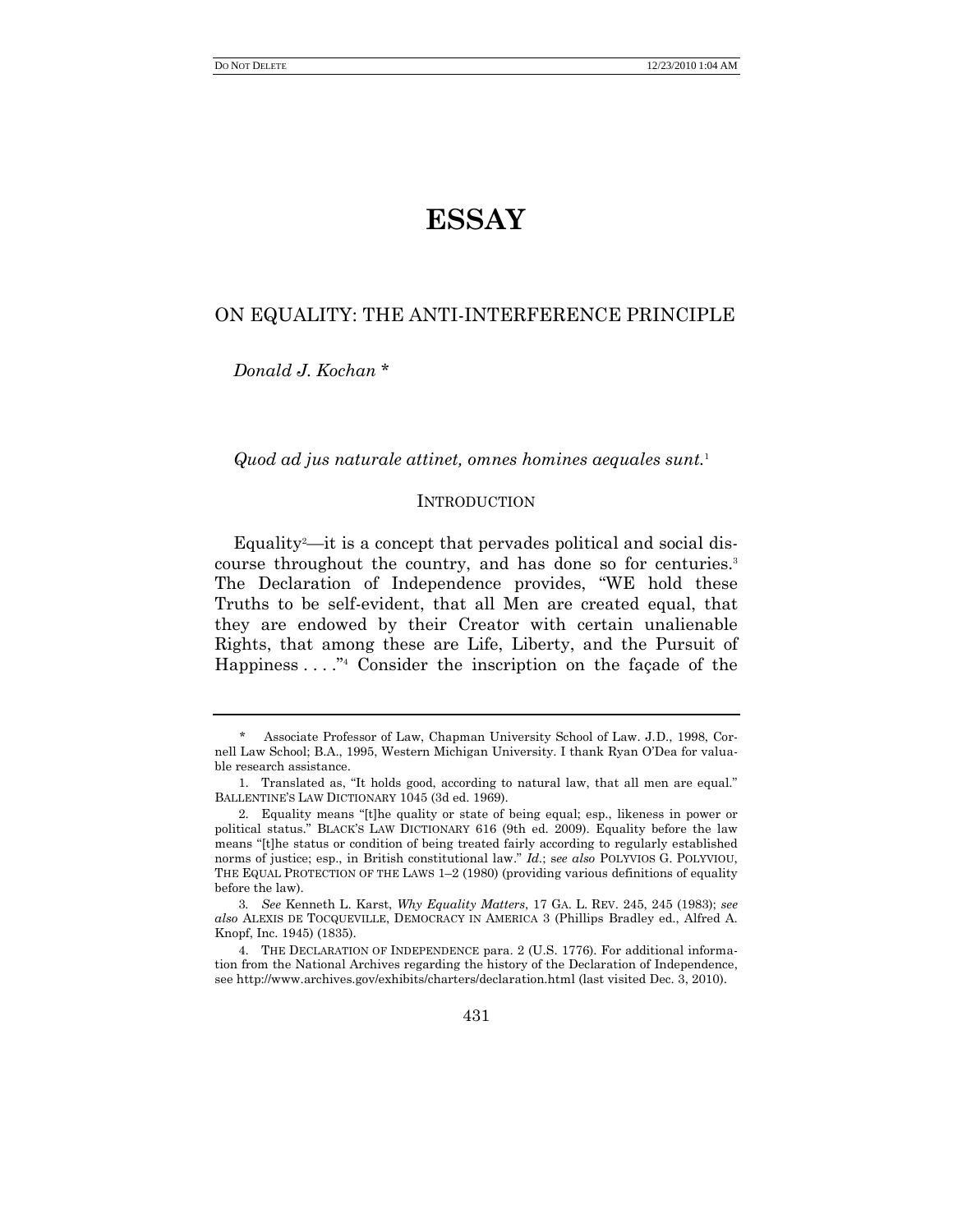Supreme Court of the United States—"Equal Justice Under Law"—as an indelible monument to equality in the foundation of our legal system.<sup>5</sup> As Karst describes in his influential article, ―[t]he ideal of equality is one of the great themes in the culture of American public life. From the Declaration of Independence to the Pledge of Allegiance, the rhetoric of equality permeates our symbols of nationhood." Karst may or may not concur with this essay's ultimate conclusion, but his sentiment frames the debate—defining equality and defining its ideal in light of governing principles.<sup>7</sup>

This essay seeks to summarize the general equality concept and proposes that equality requires that the government engage in anti-interference with individual choices and activities, so long as these things create no negative externalities for others. If we are serious about respecting equality, such interference actions should be avoided. Adopting an "anti-interference principle" is a necessary foundation for achieving the goal of true equality.

The primary point is that equality matters.<sup>8</sup> The purpose of this essay is not to survey the vast political, jurisprudential, and academic debate on equality, <sup>9</sup> but instead, to take a broad look at the philosophical concept of equality itself. Part I discusses the general meaning of equality. Part II presents brief summaries of some selected recent developments regarding the concept of

<sup>5.</sup> For a description of the U.S. Supreme Court building and the inscription, see http: //www.supremecourt.gov/about/constitutional.aspx (last visited Dec. 3, 2010).

<sup>6.</sup> Karst, *supra* note 3, at 245.

<sup>7</sup>*. See id.*

<sup>8.</sup> *Id.* at 273 ("Equality is a central theme in the native idiom of American culture."). *But see* PHILIP B. KURLAND, POLITICS, THE CONSTITUTION, AND THE WARREN COURT 165  $(1970)$  ("[T]he rhetoric [of equality] is subject to use, if not capture, by anyone on any side of the question."). Kurland's point is instructive that equality *can* be just a rhetorical device, *but* the discussion of the concept still has utility; and precisely because the word is so often used, a discussion of appropriate uses is necessary.

<sup>9.</sup> For anthologies with many of the seminal works on equality, along with valuable bibliographies, see EQUALITY (David Johnston ed., 2000); EQUALITY: SELECTED READINGS (Louis P. Pojman & Robert Westmoreland eds., 1997). For other good samplings of the scholarship, see EQUAL FREEDOM: SELECTED TANNER LECTURES ON HUMAN VALUES (Stephen Darwall ed., 1995) (a collection of works on equality by leading theorists including G.A. Cohen, Ronald Dworkin, John Rawls, T.M. Scanlon, Amartya Sen, and Quentin Skinner, with an introductory synopsis by Stephen Darwall) and THE IDEAL OF EQUALITY (Matthew Clayton & Andrew Williams eds., 2002) (a collection of essays from leading theorists). For another excellent compilation, see NOMOS IX: EQUALITY (J. Roland Pennock & John W. Chapman eds., 1967) (from the Yearbook of the American Society for Political and Legal Philosophy).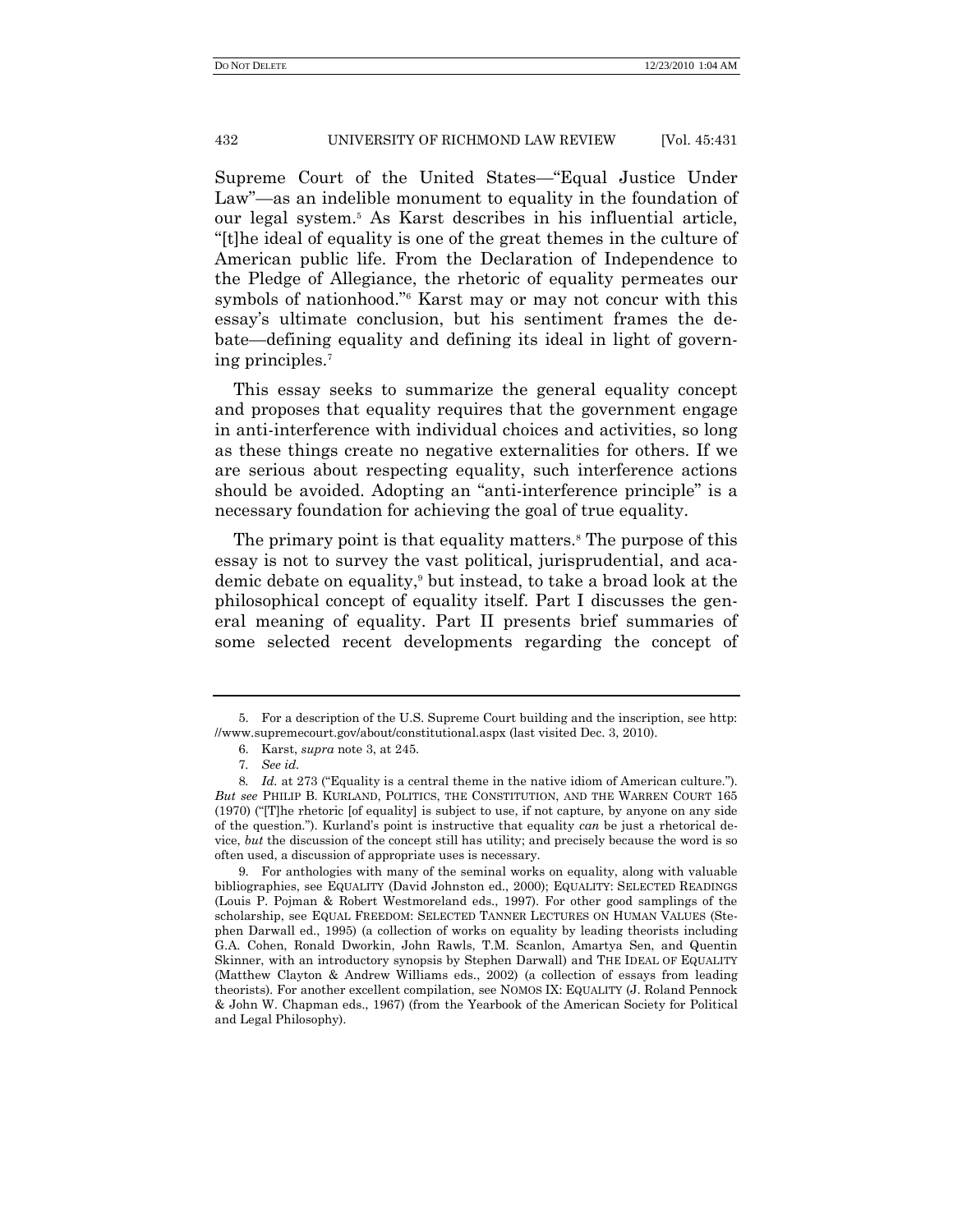equality, namely California's Proposition 8<sup>10</sup> and the U.S. Supreme Court decision in *Ricci v. DeStefano*.<sup>11</sup> Part III introduces a useful term for the equality discussion—"anti-interference"—and argues that the best way to foster equality is to embrace freedom, choice, and liberty in the absence of a showing that different treatment is justified to avoid harm. Simply stated, equality is best served when the government refrains from interfering with individual choice and individual freedom.

### I. THE DISCUSSION ON EQUALITY

The concept of equality has permeated debates on the struggle between the individual and the state throughout the history of the United States and other liberal systems of government. Our yearning for equality is instinctual.<sup>12</sup> On equality, Locke wrote that the state is bound by the principle that it must "govern by" promulgated established laws, not to be varied in particular cases, but to have one rule for rich and poor, for the favourite at court and the countryman at plough."<sup>13</sup> Despite some historical failings, equality has always been a part of the American dream and the aspiration for freedom within the legal system.<sup>14</sup> As such,

<sup>10.</sup> CAL. CONST. art. I,  $\S$  7.5 ("Only marriage between a man and a woman is valid or recognized in California.").

<sup>11.</sup> 567 U.S. \_\_\_, 129 S. Ct. 2658 (2009).

<sup>12.</sup> Karst, *supra* note 3, at 251 ("The idea of equality seems to be a vital component of children's early understanding of justice. . . . By the time children are teen-agers, they understand that inequalities are often justified.‖).

<sup>13.</sup> JOHN LOCKE, THE SECOND TREATISE OF CIVIL GOVERNMENT ch. XI, § 142 (J.W. Gough ed., Basil Blackwell 1946) (1690).

<sup>14</sup>*. See* Karst, *supra* note 3, at 245. Alexis de Tocqueville recognized the legal importance of equality in the American system, and the "equality of condition" that was so prevalent in its society. DE TOCQUEVILLE, *supra* note 3, at 3; *see also* J. HECTOR ST. JOHN CREVECOER, LETTERS FROM AN AMERICAN FARMER 79 (Fox, Duffield & Co. 1904) (1782) (Immigrants in America can go "[f]rom nothing to start into being; from a servant to the rank of a master; from being the slave of some despotic prince, to become a free man, invested with lands . . . ! What a change indeed! It is in consequence of that change that he becomes an American."). The term "equality of opportunity" is itself susceptible to different meanings in the literature. Andrew Mason, *Equality of Opportunity, Old and New*, 111 ETHICS 760, 764, 780 (2001) (discussing equal opportunity theories based on responsibility-sensitive egalitarianism and meritocratic view of equality of opportunity and explaining how they can coexist, but also noting that their justifications do not rule out imposition of external controls). On the equal opportunity debate, see generally JOHN E. ROEMER, EQUALITY OF OPPORTUNITY (1998); Charles Frankel, *Equality of Opportunity*, 81 ETHICS 191 (1971); and John H. Schaar, *Equality of Opportunity, and Beyond*, *in* NOMOS IX: EQUALITY, *supra* note 9, at 228–49.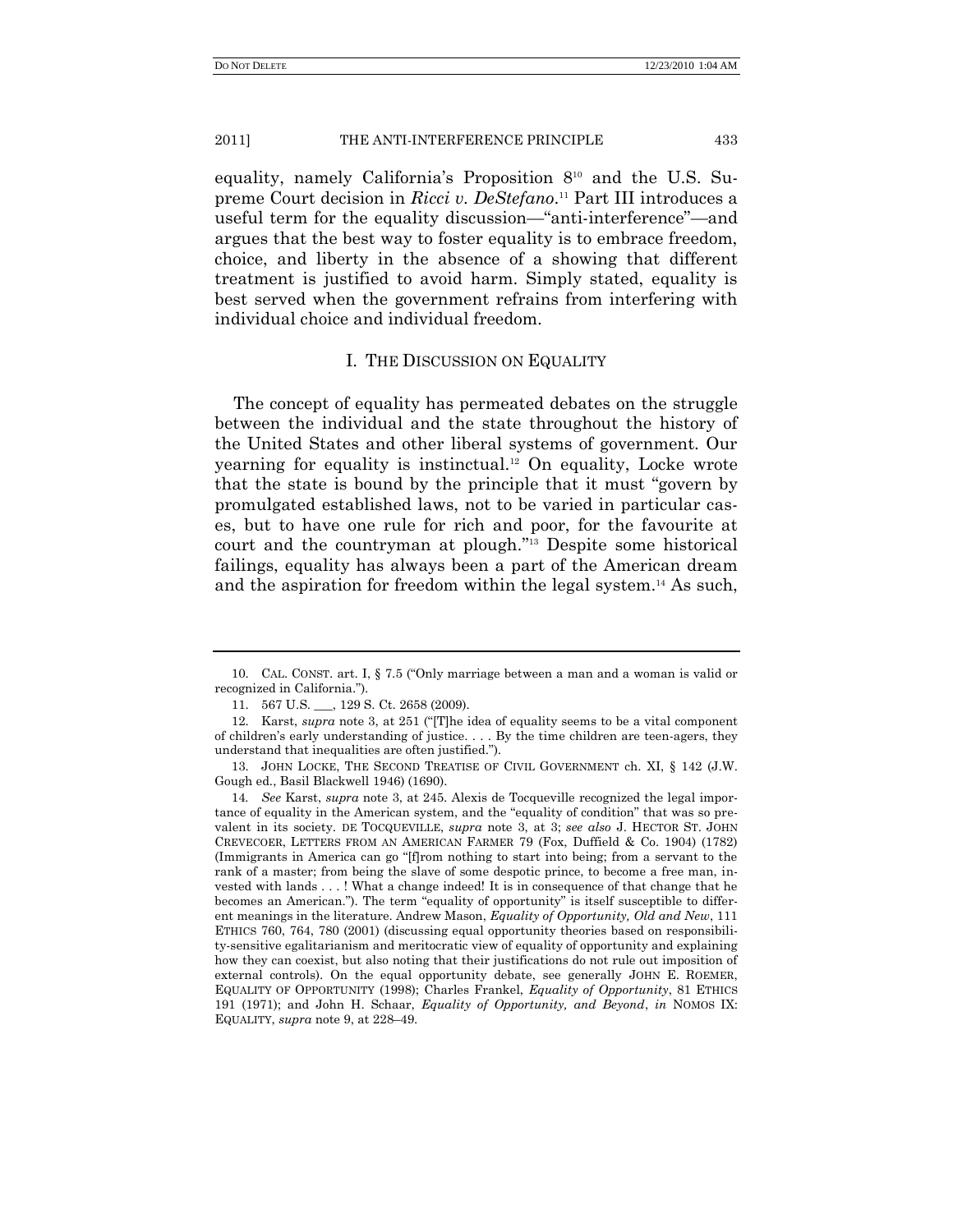equality has long been embedded in our constitutional law and jurisprudence.<sup>15</sup>

In a recent article, Judge Jack Weinstein of the U.S. District Court for the Eastern District of New York surveyed our nation's historic struggle with defining and mechanizing the protection of equality.<sup>16</sup> Weinstein effectively describes the struggle as centered on the definitional issue:

If we are to understand the modern struggle with the concept of equality, we must consider a series of attempts at equalizations in such matters as politics, religion, socio-economics, education, and compensatory justice. As Aristotle recognized, we have to inquire: Equal in what respect? He would put it this way: No distinction ought to be made between people who are equal in all respects *relevant to the kind of treatment in question*, even though in other (irrelevant) respects they may be unequal. We must ask: Which respects should we now consider relevant in measuring equality in this country?<sup>17</sup>

Weinstein explained that "[e]quality has a chameleon-like quality," and is envisioned in many forms.<sup>18</sup>

Equality is indeed a pervasive concept, and disagreements on its definition loom large.<sup>19</sup> This essay must accept that reality and recognize that the equality literature is rich, diverse, and extensive.<sup>20</sup> Certain modern theorists and their works—particularly Cohen, Dworkin, Nozick, Rawls, and Sen—have a dominant presence in the discourse.<sup>21</sup> These and many other notable theoretical

<sup>15</sup>*. See Karst, supra* note 3, at 278 ("Lawyers and judges who want to promote the values of equal citizenship cannot afford to abandon the constitutional rhetoric of equali $tv$ ).

<sup>16</sup>*. See* Jack B. Weinstein, *Changing Equalities*, 54 N.Y.L. SCH. L. REV. 421 (2010).

<sup>17</sup>*. Id.* at 423 (footnote omitted).

<sup>18</sup>*. Id.*

<sup>19.</sup> Peter Westen, *The Meaning of Equality in Law, Science, Math, and Morals: A Reply*, 81 MICH. L. REV. 604, 607 (1983) (surveying literature on different meanings of equality but contending that "[t]he concept of equality is one and the same in all its usages").

<sup>20</sup>*. See supra* notes 6–7 and accompanying text.

<sup>21</sup>*. See, e.g.*, G.A. COHEN, RESCUING JUSTICE AND EQUALITY (2008); G.A. COHEN, SELF-OWNERSHIP, FREEDOM, AND EQUALITY (1995); RONALD DWORKIN, SOVEREIGN VIRTUE: THE THEORY AND PRACTICE OF EQUALITY (2000); RONALD DWORKIN, TAKING RIGHTS SERIOUSLY (1977); ROBERT NOZICK, ANARCHY, STATE, AND UTOPIA (1974); JOHN RAWLS, A THEORY OF JUSTICE (rev. ed. 1999); AMARTYA K. SEN, INEQUALITY REEXAMINED (1992). The work of these scholars is vast and the discussion of issues of equality can be found in most of their broader philosophical works, whether in book or article form. Some articles focused exclusively on the equality issue are particularly notable. *See, e.g.*, Ronald Dworkin, *What is Equality? Part 1: Equality of Welfare*, 10 PHIL. & PUB. AFF. 185 (1981); Ronald Dworkin, *What is Equality? Part 2: Equality of Resources*, 10 PHIL. & PUB. AFF. 283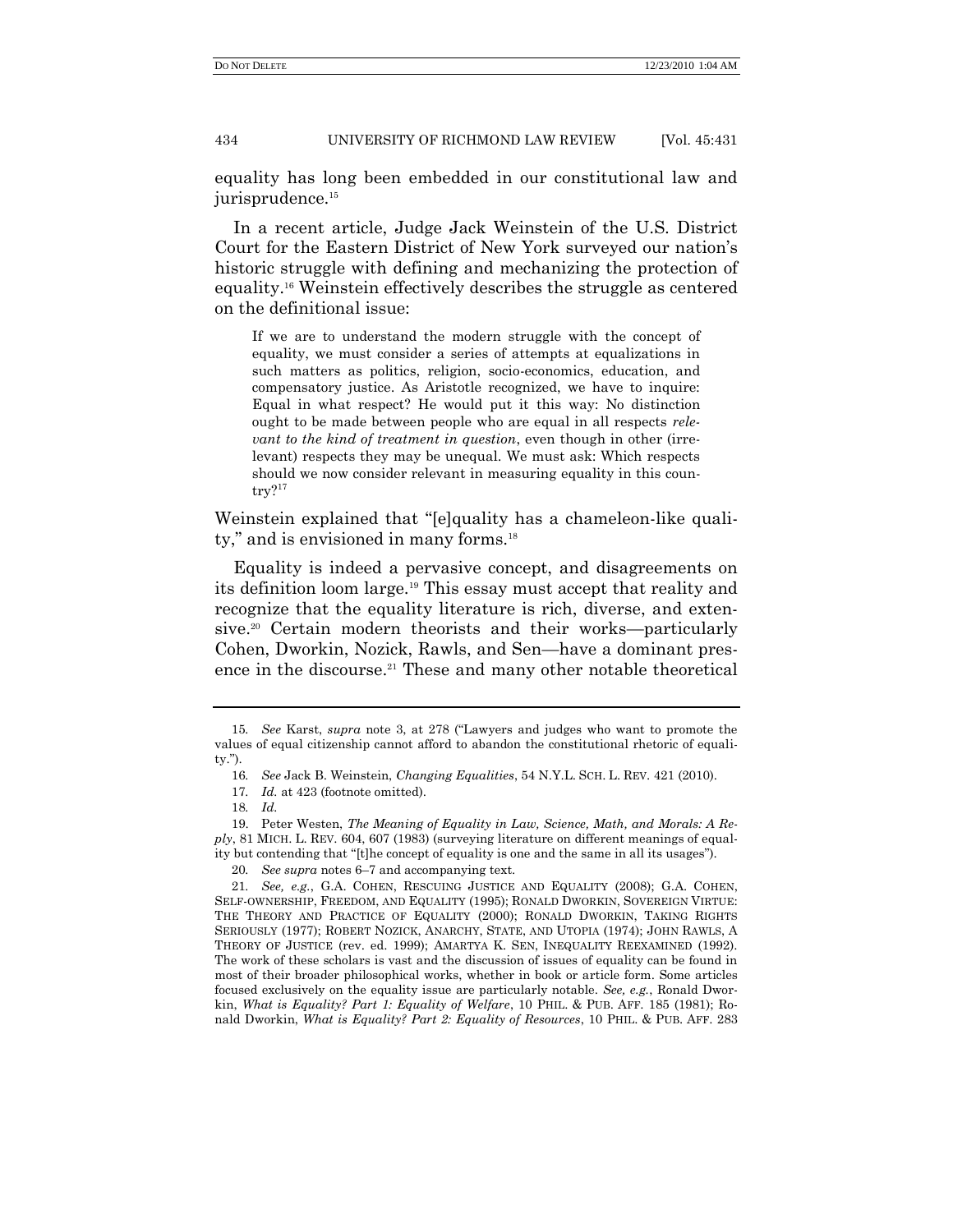leaders help shape the contemporary equality debate.<sup>22</sup> The meaning of equality is a hotly contested issue within and between these works.

The debates within this body of literature certainly inform the conclusions reached in this essay, and those writings deserve further attention for anyone seeking to understand the competing theories on equality prevalent today. But this essay does not endeavor to place its analysis within this impressive and admittedly intimidating array of scholarship. Instead, it endeavors to supplement the existing discussion with a prism for analyzing equality that I call the "anti-interference principle." The remaining portion of this Part will provide the initial premises supporting this essay's ultimate embrace of that guiding principle of antiinterference as a tool for evaluation of legitimate governmental action.

From the Declaration of Independence to the Fourteenth Amendment of the U.S. Constitution, the fundamental principle of equality is embodied in our controlling laws.<sup>23</sup> The Fourteenth Amendment provides in part:

<sup>(1981);</sup> Amartya K. Sen, *From Income Inequality to Economic Inequality*, 64 S. ECON. J. 384 (1997); Amartya K. Sen, *On the Status of Equality*, 24 POL. THEORY 394 (1996). For certain comparisons among theorists, see, for example, EQUALITY AND LIBERTY: ANALYZ-ING RAWLS AND NOZICK (J. Angelo Corlett ed., 1991); Stephen O'Hanlon, *Equality, Entitlement, and Efficiency: Dworkin, Nozick, Posner, and Implications for Legal Theory*, 8 CARDOZO PUB. L. POL'Y & ETHICS J. 31 (2009).

<sup>22</sup>*. See, e.g.*, JOHN E. COONS & PATRICK M. BRENNAN, BY NATURE EQUAL: THE ANATOMY OF A WESTERN INSIGHT (1999); SANFORD A. LAKOFF, EQUALITY IN POLITICAL PHILOSOPHY (1964); THOMAS NAGEL, EQUALITY AND PARTIALITY (1991); J.R. POLE, THE PURSUIT OF EQUALITY IN AMERICAN HISTORY (1978); LARRY S. TEMKIN, INEQUALITY (1993); Elizabeth S. Anderson, *What Is the Point of Equality?*, 109 ETHICS 287 (1999); Hugo Adam Bedau, *Egalitarianism and the Idea of Equality*, *in* NOMOS IX: EQUALITY, *supra* note 9, at 3, 19; Isaiah Berlin, *Equality as an Ideal*, *in* JUSTICE AND SOCIAL POLICY 128, 130–31, 150 (F. Olafson ed., 1961); Erwin Chemerinsky, *In Defense of Equality: A Reply to Professor Westen*, 81 MICH. L. REV. 575 (1983); John E. Coons & Patrick M. Brennan, *Nature and Human Equality*, 40 AM. J. JURIS. 287 (1995); Kent Greenawalt, *How Empty Is the Idea of Equality?*, 83 COLUM. L. REV. 1167 (1983); Kenneth L. Karst, *The Liberties of Equal Citizens: Groups and the Due Process Clause*, 55 UCLA L. REV. 99 (2007); Irving Kristol, *Equality as an Ideal*, *in* 5 INT'L ENCYC. SOC. SCI. 108, 110 (William A. Darity ed., 2d ed. 2008); John Plamenatz, *Diversity of Rights and Kinds of Equality*, *in* NOMOS IX: EQUALITY, *supra* note 9, at 79, 82; Peter Westen, *The Empty Idea of Equality*, 95 HARV. L. REV. 537 (1982).

<sup>23</sup>*. See* THE DECLARATION OF INDEPENDENCE para. 2 (U.S. 1776); U.S. CONST. amend. XIV, § 1. *See generally* MICHAEL HARRINGTON, THE OTHER AMERICA: POVERTY IN THE UNITED STATES (1962); CHRISTOPHER JENCKS, INEQUALITY: A REASSESSMENT OF THE EFFECT OF FAMILY AND SCHOOLING IN AMERICA (1972); Frank I. Michelman, *Foreword: On Protecting the Poor Through the Fourteenth Amendment*, 83 HARV. L. REV. 7 (1969).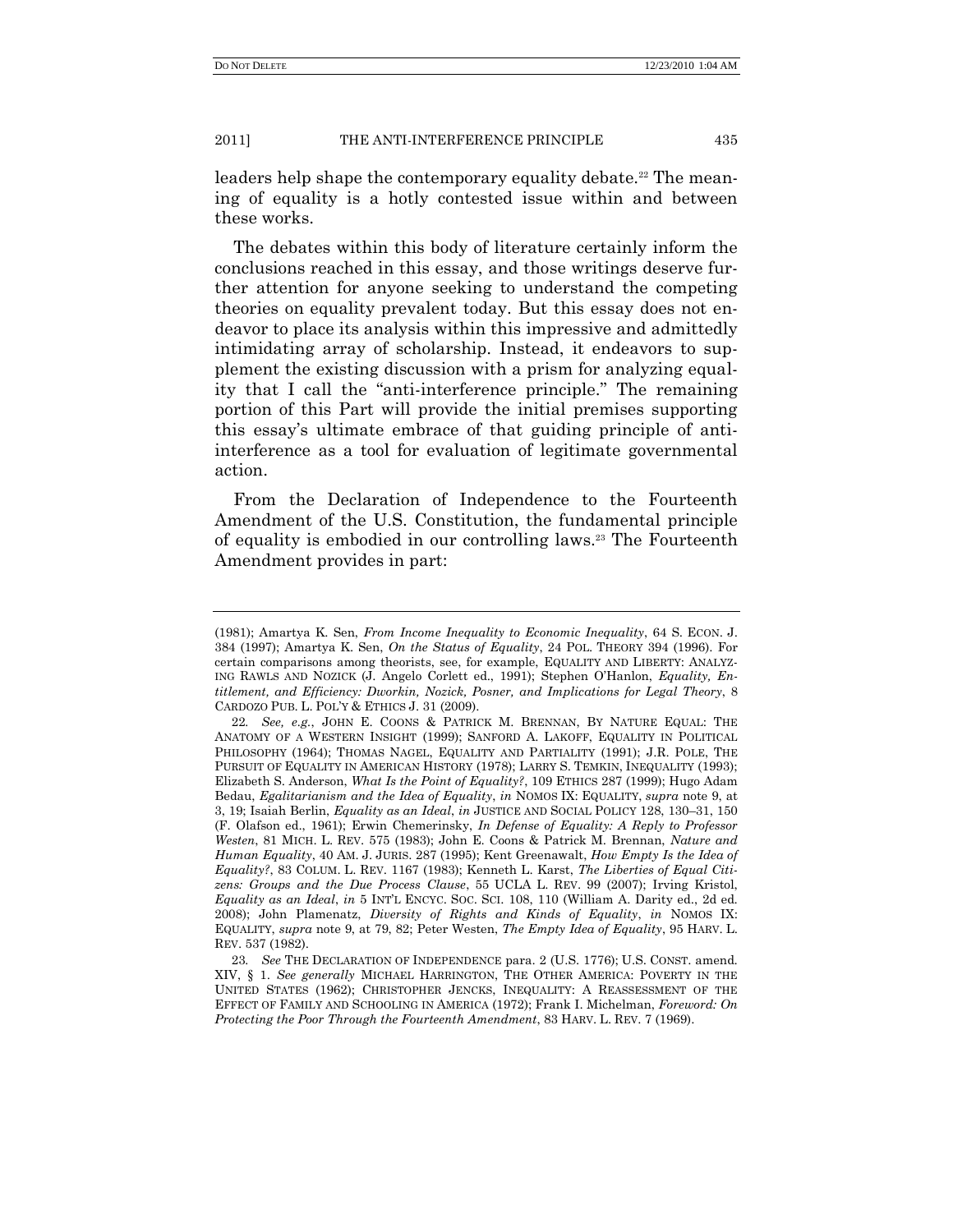No State shall make or enforce any law which shall abridge the privileges or immunities of citizens of the United States; nor shall any State deprive any person of life, liberty, or property, without due process of law; nor deny to any person within its jurisdiction the equal protection of the laws. 24

Of the provisions in this amendment, the Equal Protection Clause usually receives the most attention.<sup>25</sup>

Historically, the Privileges or Immunities Clause<sup>26</sup> has received less attention in contemporary debates on the principle of equality embedded in the constitutional structure; however, in recent years, there has been a fair amount of renewed interest.<sup>27</sup> Several competing theories of its meaning have been debated.<sup>28</sup> This essay does not intend to resolve that debate, except to agree with the position that at the very least, the Clause should be interpreted to mean that where one group or class is granted a privilege or

<sup>24.</sup> U.S. CONST. amend. XIV, § 1. For valuable discussions on the history of the Equal Protection Clause, see AKHIL REED AMAR, THE BILL OF RIGHTS: CREATION AND RECONSTRUCTION (1998); RAOUL BERGER, SELECTED WRITINGS ON THE CONSTITUTION 165–69 (1987); EARL M. MALTZ, THE FOURTEENTH AMENDMENT AND THE LAW OF THE CONSTITUTION (2003).

<sup>25.</sup> Many articles on the Fourteenth Amendment focus on larger theories of equality based on the Equal Protection Clause. *See, e.g.*, Daniel Farber & Suzanna Sherry, *The Pariah Principle*, 13 CONST. COMMENT. 257 (1996); Kenneth L. Karst, *Foreword: Equal Citizenship Under the Fourteenth Amendment*, 91 HARV. L. REV. 1 (1977); R.A. Lenhardt, *Understanding The Mark: Race, Stigma, and Equality in Context*, 79 N.Y.U. L. REV. 803 (2004); Cass R. Sunstein, *The Anticaste Principle*, 92 MICH. L. REV. 2410 (1994).

<sup>26.</sup> U.S. CONST. amend. XIV, § 1. On the history of the Privileges or Immunities Clause, see BERGER, *supra* note 24, at 169–72.

<sup>27</sup>*. See, e.g.*, Kurt T. Lash, *The Origins of the Privileges or Immunities Clause, Part I: "Privileges and Immunities" as an Antebellum Term of Art*, 98 GEO. L.J. 1241, 1244 (2010); Clark M. Neily III & Robert J. McNamara, *Getting Beyond Guns: Context for the Coming Debate Over Privileges or Immunities*, 14 TEX. REV. L. & POL. 15, 18 (2009) (arguing for a liberty-enhancing and government-limiting interpretation of the Fourteenth Amendment, particularly based in protections against government intrusion under the Privileges or Immunities Clause).

<sup>28</sup>*. See generally* Eric R. Claeys, *Blackstone's* Commentaries *and the Privileges or Immunities of United States Citizens: A Modest Tribute to Professor Siegan*, 45 SAN DIEGO L. REV. 777 (2008). Claeys surveys the debates over the Privileges or Immunities Clause, discussing the interpretive views in the following works, among others: ROBERT H. BORK, THE TEMPTING OF AMERICA: THE POLITICAL SEDUCTION OF THE LAW 166 (1990); DAVID P. CURRIE, THE CONSTITUTION IN THE SUPREME COURT: THE FIRST HUNDRED YEARS, 1789– 1888, at 239 n.12, 342–51 (1985); Richard A. Epstein, *Further Thoughts on the Privileges or Immunities Clause of the Fourteenth Amendment*, 1 N.Y.U. J. L. & LIBERTY 1096, 1098– 99 (2005); Richard A. Epstein, *Of Citizens and Persons: Reconstructing the Privileges or Immunities Clause of the Fourteenth Amendment*, 1 N.Y.U. J. L. & LIBERTY 334, 340–51 (2005); John Harrison, *Reconstructing the Privileges or Immunities Clause*, 101 YALE L.J. 1385, 1410–33, 1451–56 (1992).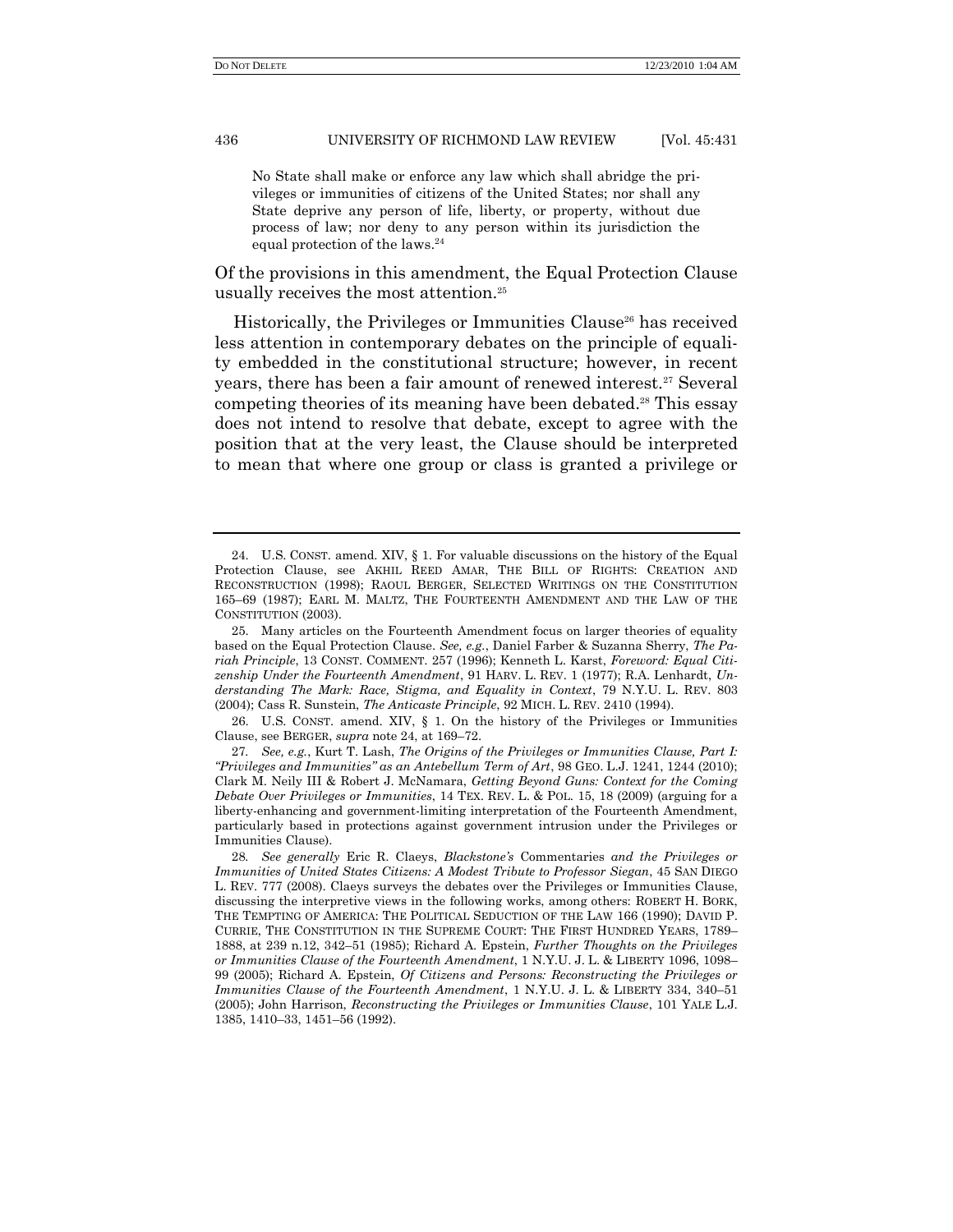immunity, another group should not be denied the same.<sup>29</sup> The two clauses in the Fourteenth Amendment—privileges or immunities and equal protection—must be read together as supporting a general constitutional recognition of an equality concept.

Once a state begins to move beyond the basic privileges or immunities inherent in liberty and grant new privileges or immunities to only certain classes, equality blurs and society becomes mired in factional conflicts.<sup>30</sup> On several issues, we see that today. That is not to say that states should create privileges or immunities at all, but once they do—once they walk down that road—the government must open up the privileges or immunities to all persons or groups on a nondiscriminatory basis.<sup>31</sup> The government has created far too many "privileges," but once they are created, they should be available for all people. Equality demands it. Grant nothing beyond basic liberty if you will, but once we grant some privilege or immunity then it should be made equally available without special beneficiaries. Favoring some over others would violate the anti-interference principle. There must be an equal playing ground. Furthermore, if the principle applies, the government similarly cannot create an interference and then find "less-interfering" exemptions therefore justified. In fact, so long as the interference exists, even if unjustified, it should interfere with all equally (in other words, no exemptions from the interference).

Equality, in a legal sense, means that no person or class receives privileges or immunities, or punishments, in any discriminatory sense.<sup>32</sup> The law cannot avoid the seduction of satisfying particular political interests, ultimately leading to unequal treatment. But the law should strive to avoid such seduction if the basic core of equality is to be preserved. That is a basic principle of democracy long-held where all are treated alike to the utmost.<sup>33</sup>

<sup>29</sup>*. See* Harrison, *supra* note 28, at 1410–33, 1451–56.

<sup>30.</sup> *See Karst, <i>supra* note 3, at 255–56 ("More generally, the American colonists resisted the idea of legal privileges attached to personal status.").

<sup>31.</sup> Harrison, *supra* note 28, at 1412–13.

<sup>32.</sup> *See generally* BLACK'S LAW DICTIONARY, *supra* note 2, at 616.

<sup>33.</sup> ARISTOTLE, THE POLITICS bk. IV, § 1291b30, at 250 (T.A. Sinclair trans., Penguin ed. 1992) ("In such a democracy the law interprets equality as meaning that the poor shall not enjoy any more advantage than the rich, that neither shall be sovereign, but both shall be exactly similar. For if, as is held by some, freedom is especially to be found in democracy, and also equality, this condition is most fully realized when all alike share most fully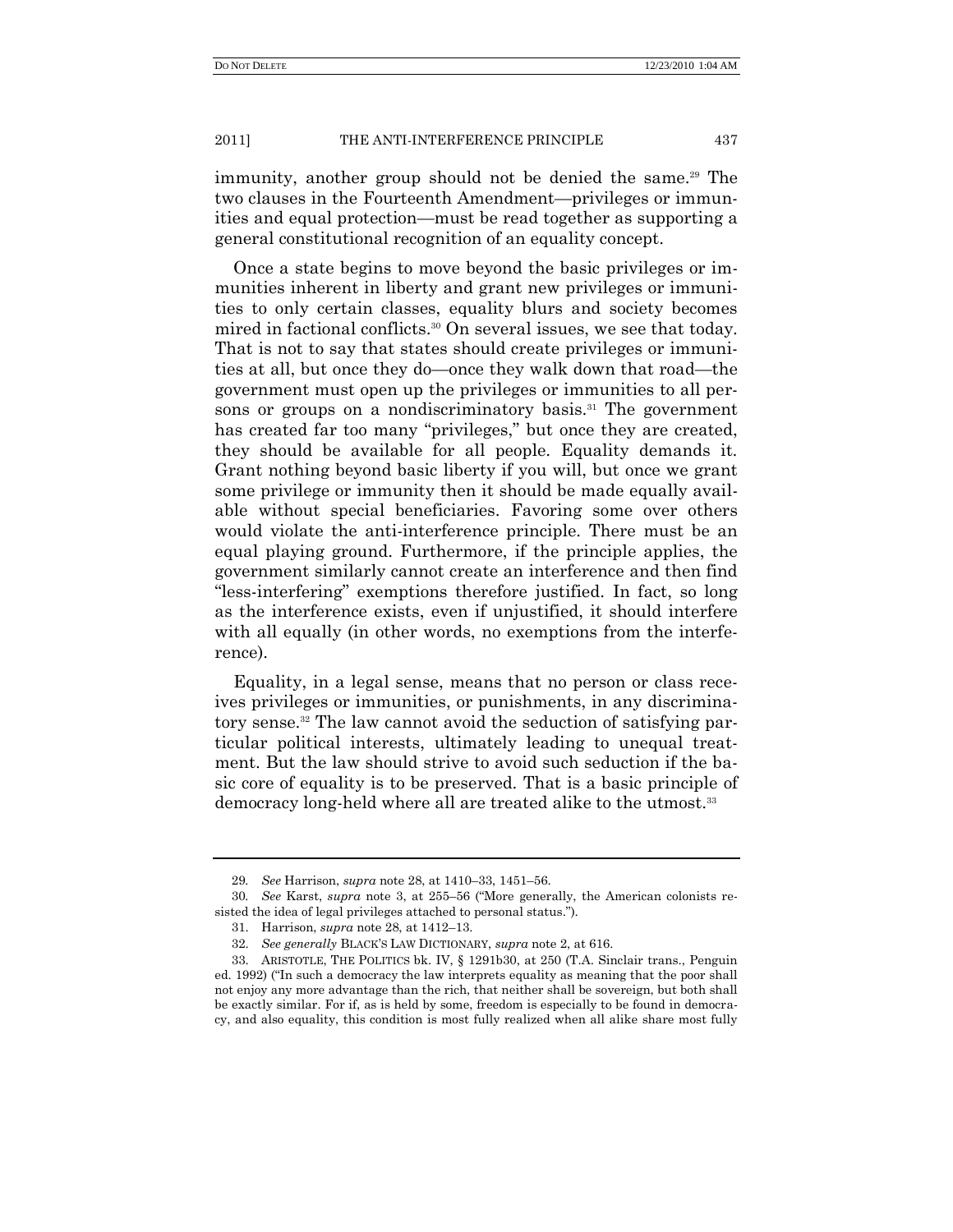This essay dubs the guidance that can best serve the concept of equality as the "anti-interference principle": The government should not target persons for negative treatment. Persons should not face interference with their equal opportunities in their pursuits; and no one should be entitled to equal outcomes or a redistributed share (meaning then that all entitlements that take from others to subsidize a special class—whether it be corporate or social—would be prohibited). Additionally, there is a right to the equality of condition under law—but condition unshackled and condition achieved, not condition given or condition in results. An individual's condition needs to be of his own making, and the means for the making must be protected equally. The anti-interference principle is a matter of recognizing the sovereignty of the individual, and the limitation of governmental intrusion upon it so that individuals can reach equality. The condition of freedom requires the condition of equality, and vice versa.

# II. SELECTED RECENT DEVELOPMENTS ON EQUALITY IN THE POLITICAL AND JUDICIAL DEBATE

Certainly there is extensive discussion on equality in legal literature and case law. As stated at the outset, it is not a purpose of this essay to survey these materials—many qualified people have already accomplished that task. It is also not a purpose of this essay to explain or analyze the complex literature and case law specifically on the meaning and application of the Equal Protection Clause. That too is a wide, complex, and confusing scholarly and judicial debate.<sup>34</sup>

Whatever the nature of the distinctions—race, ethnicity, gender, sexual orientation, income, or others—equality under the law should live up to its name. However, from Reconstruction<sup>35</sup> to the women's suffrage movement,<sup>36</sup> to the civil rights movement,<sup>37</sup> to

in the constitution."); THE REPUBLIC OF PLATO 236 (Allan Bloom trans., 2d ed. 1968) (describing how democracy, if ideally structured, would seem to be "a sweet regime . . . dispensing a certain equality to equals and unequals alike‖).

<sup>34</sup>*. See* Nirej S. Sekhon, *Equality and Identity Hierarchy*, 3 N.Y.U. J. L. & LIBERTY 349, 350 (2008) ("There is little if any recent scholarship advancing a theory of equality that actually describes the Supreme Court's equal protection jurisprudence.").

<sup>35</sup>*. See generally, e.g.*, THE FREEDMEN'S BUREAU AND RECONSTRUCTION: RECONSID-ERATIONS (Paul A. Cimbala & Randall M. Miller eds., 1999); ERIC FONER, RECONSTRUC-TION: AMERICA'S UNFINISHED REVOLUTION, 1863–1877 (First Perennial Classics ed., 1989).

<sup>36</sup>*. See generally, e.g*., HISTORY OF WOMAN SUFFRAGE (Elizabeth Cady Stanton et al.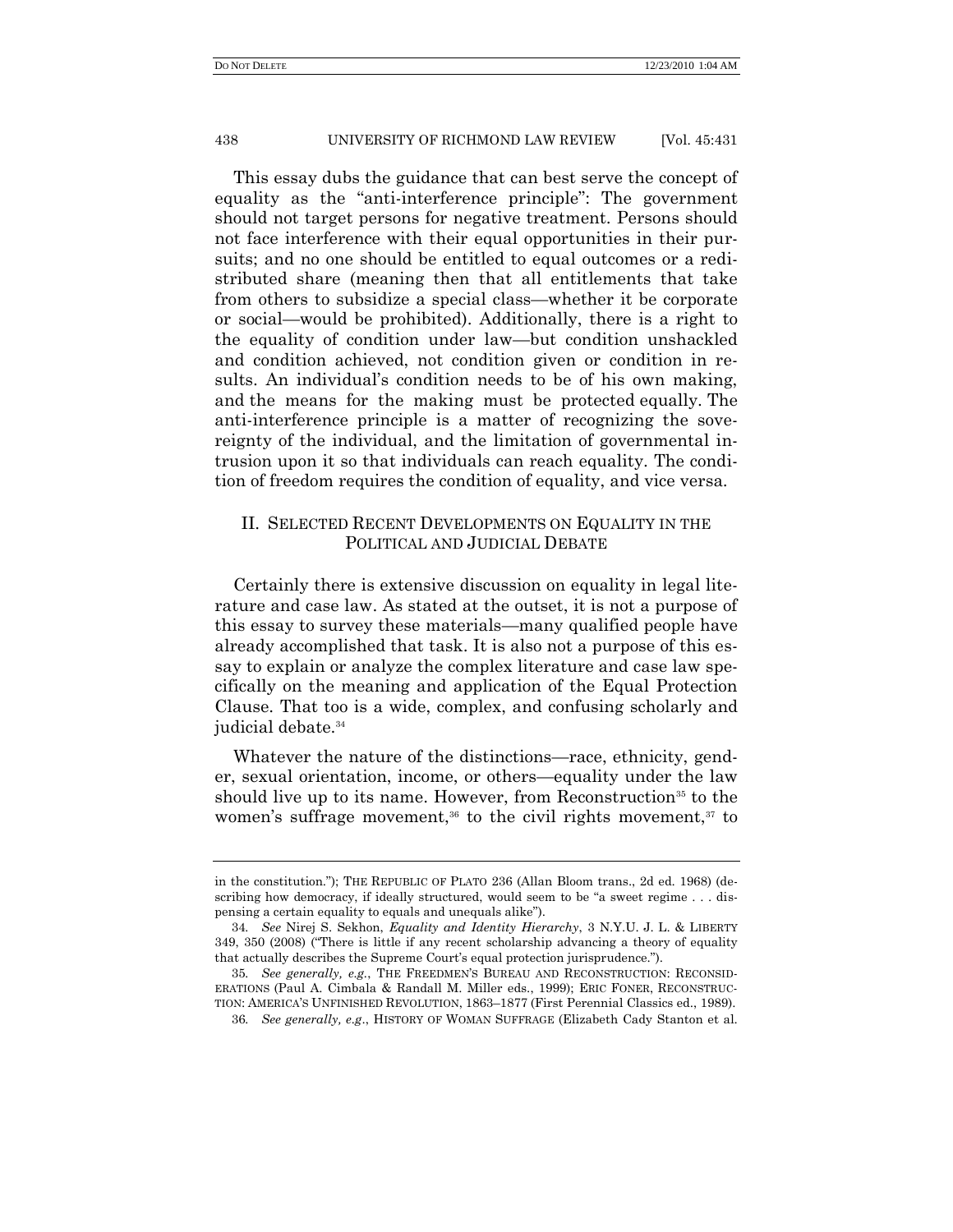ongoing (and seemingly endless) debates over other issues such as same-sex marriage laws,<sup>38</sup> we have yet to fully define equality before the law. Nor is there likely to ever be a consensus on its best meaning or the appropriate role of the state in its achievement. From the dismantling of legal segregation leading to *Brown v. Board of Education*, <sup>39</sup> or interracial marriage issues in *Loving v. Virginia,*<sup>40</sup> some insight can be gleaned to help contextualize the current and continuing debate on how the law understands the concept of equality. Has the law fully reached a "postdiscriminatory" ethic? Certainly not. It is definitely questionable whether American society is even achieving the "post-racial" promise some claimed would accompany the investiture of the Obama administration,<sup>41</sup> let alone whether society or its laws can ever achieve a true and comprehensive nondiscriminatory foundation. Preferences and privileges abound, all subject to critique from equality theories including, as here, from the principle of anti-interference.

eds., 1969); COLLEEN ADAMS, WOMEN'S SUFFRAGE: A PRIMARY SOURCE HISTORY OF THE WOMEN'S RIGHTS MOVEMENT IN AMERICA (2003).

<sup>37</sup>*. See generally, e.g*., TEACHING THE AMERICAN CIVIL RIGHTS MOVEMENT: FREEDOM'S BITTERSWEET SONG (Julie Buckner Armstrong et al. eds., 2002); REGGIE FINLAYSON, WE SHALL OVERCOME: THE HISTORY OF THE AMERICAN CIVIL RIGHTS MOVEMENT (2003).

<sup>38.</sup> *See infra* notes 42, 44 and accompanying text.

<sup>39.</sup> 347 U.S. 483 (1954). For recent commentary on the importance of *Brown*, see Paul Finkelman, *The Centrality of* Brown, *in* CHOOSING EQUALITY: ESSAYS AND NARRATIVES ON THE DESEGREGATION EXPERIENCE 224, 225–26 (Robert L. Hayman, Jr. & Leland Ware eds., 2009) (acknowledging *Brown*'s importance and influence but questioning its impact), and Karst, *supra* note 3, at 285 (discussing scholarship on *Brown*).

<sup>40.</sup> 388 U.S. 1 (1967).

<sup>41.</sup> Early in the 2008 presidential campaign, pundits began to tout an Obama presidency as shepherding in a post-racial era. *See, e.g.*, Michael Crowley, *Post-Racial, Even White Supremacists Don't Hate Obama*, NEW REPUBLIC, Mar. 12, 2008, at 7; Shelby Steele, *Obama's Post-Racial Promise*, L.A. TIMES, Nov. 5, 2008, at A31. The characterization took hold in popular discourse. *See* Neubia Williams, Note, *A Post-Racial Era?: How the Election of President Obama and Recent Supreme Court Jurisprudence Illustrate That the United States Is Not Beyond the Centrality of Race*, 4 S. REGIONAL BLACK L. STUDENTS ASS'N L.J. 1, 1  $(2010)$  ("In the wake of the election, the term 'post-racial era' has become more commonplace in the vocabulary of pundits and ordinary citizens alike.‖); *see also* Sumi Cho, *Post-Racialism*, 94 IOWA L. REV. 1589, 1593 (2009) (discussing the emergence of advocacy for a "post-racial ideology," although criticizing it as unwarranted and dangerous). Many claim, however, that the projected post-racial era has certainly not surfaced. *See, e.g.*, Editorial, *Obama Team Pushes Quotas: The Justice Department Is Playing Divisive Racial Games*, WASH. TIMES, Jan. 22, 2010, at B2 ("Far from being a 'post-racial' presidency, the Obama administration continues to pick the scab of racial discord."); Editorial, *No Getting Past Race in America*, INV. BUS. DAILY, Sept. 2, 2009, *available at* 2009 WLNR 17101293 (criticizing the Obama administration's fixation on race and teasing, "[a]nd you thought you were getting a post-racial presidency‖).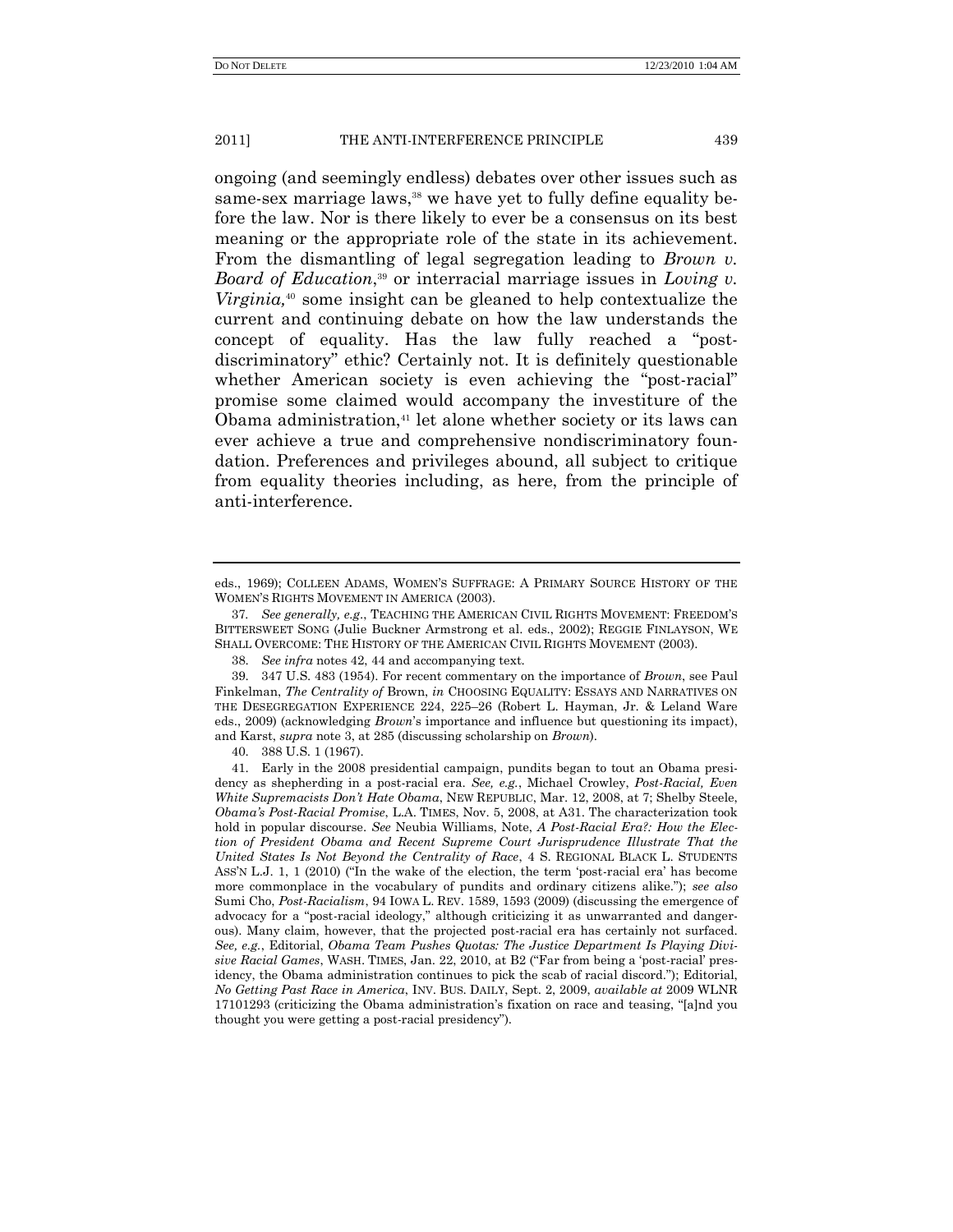Several recent court cases have engaged the philosophical and legal debate on equality. Two notable examples are the cases examining Proposition 8 regarding same-sex marriage<sup>42</sup> and the latest affirmative action decision from the U.S. Supreme Court in *Ricci v. DeStefano*. 43

Perhaps the most noticeable legal equality debate in the public eye in recent years centers around same-sex marriage and California's Proposition 8.<sup>44</sup> The same-sex marriage debate has a long history in California—including a veritable ping-pong match between initiative voters and the courts, starting before the year 2000 and continuing to present day.<sup>45</sup>

Proposition 8, a voter-enacted amendment to the California Constitution, successfully passed in November 2008 in response to court decisions that invalidated, on state constitutional law

<sup>42</sup>*. See, e.g*., Courtney Megan Cahill, (*Still) Not Fit to be Named: Moving Beyond Race To Explain Why "Separate" Nomenclature for Gay and Straight Relationships Will Never Be "Equal"*, 97 GEO L.J. 1155, 1159–60 (2009) (discussing inequality nomenclature and analyzing the way courts and scholars treat substantive equality versus nominal equality). For commentary on the history and debate on Proposition 8, see generally M. Katherine Baird Darmer, *"Activist" Courts, Misleading Wedge Politics and the Tragedy of Proposition 8*, 14 NEXUS 69, 70 (2008); Jeffrey A. Redding, *Proposition 8 and the Future of American Same-Sex Marriage Activism*, 14 NEXUS 113 (2008); Ronald Steiner, *Understanding the Prop 8 Litigation: The Scope of Direct Democracy and Role of Judicial Scrutiny*, 14 NEXUS, 81, 81–82 (2008).

<sup>43.</sup> 567 U.S. \_\_, 129 S. Ct. 2658 (2009).

<sup>44</sup>*. See* Nicholas Goldberg, *Gay Marriage on Trial*, L.A. TIMES, Mar. 1, 2009 (describing the "twists and turns" from Proposition 22 to Proposition 8) ("The battle over same-sex marriage sometimes seems endless.‖); John Wildermuth, *Prop. 8 Among Costliest Measures in History*, S.F. CHRON., Feb. 3, 2009, at B1 (describing Proposition 8 campaign finances). Recently, in *Varnum v. Brien*, 763 N.W.2d 862, 904 (Iowa 2009), the Iowa Supreme Court also invalidated a gay marriage ban based on a violation of the Equal Protection Clause under an intermediate scrutiny analysis.

<sup>45.</sup> Several law review articles written in opposition to Proposition 8 provide good summaries of the issues involved and the history of the relevant case law. *See, e.g.*, Erwin Chemerinsky, *Foreword: Judicial Opinions as Public Rhetoric*, 97 CAL. L. REV. 1763, 1763–64 (2009) (using the *In re Marriage Cases* opinion as a case study in whether "judicial opinions [should] seek to persuade the public‖); Erwin Chemerinsky, *Two Cheers for State Constitutional Law*, 62 STAN. L. REV. 1695, 1696–98 (2010) (concerning the decision and justification for challenging Proposition 8 in federal court); M.K.B. Darmer & Tiffany Chang, *Moving Beyond the "Immutability Debate" in the Fight for Equality After Proposition 8*, 12 SCHOLAR 1 (2009) (discussing the history of Proposition 8, the legal issues involved, and the treatment of LGBT rights in the courts); *see also supra* note 42 and accompanying text. Some articles, of course, explain that history as well but take the opposite view on whether equality demands recognition of same-sex marriage. *See, e.g.*, Robert John Araujo, *Same-Sex Marriage from Privacy to Equality: The Failure of the "Equality" Justifications for Same-Sex Marriage*, *in* THE JURISPRUDENCE OF MARRIAGE AND OTHER INTIMATE RELATIONSHIPS 195 (2010).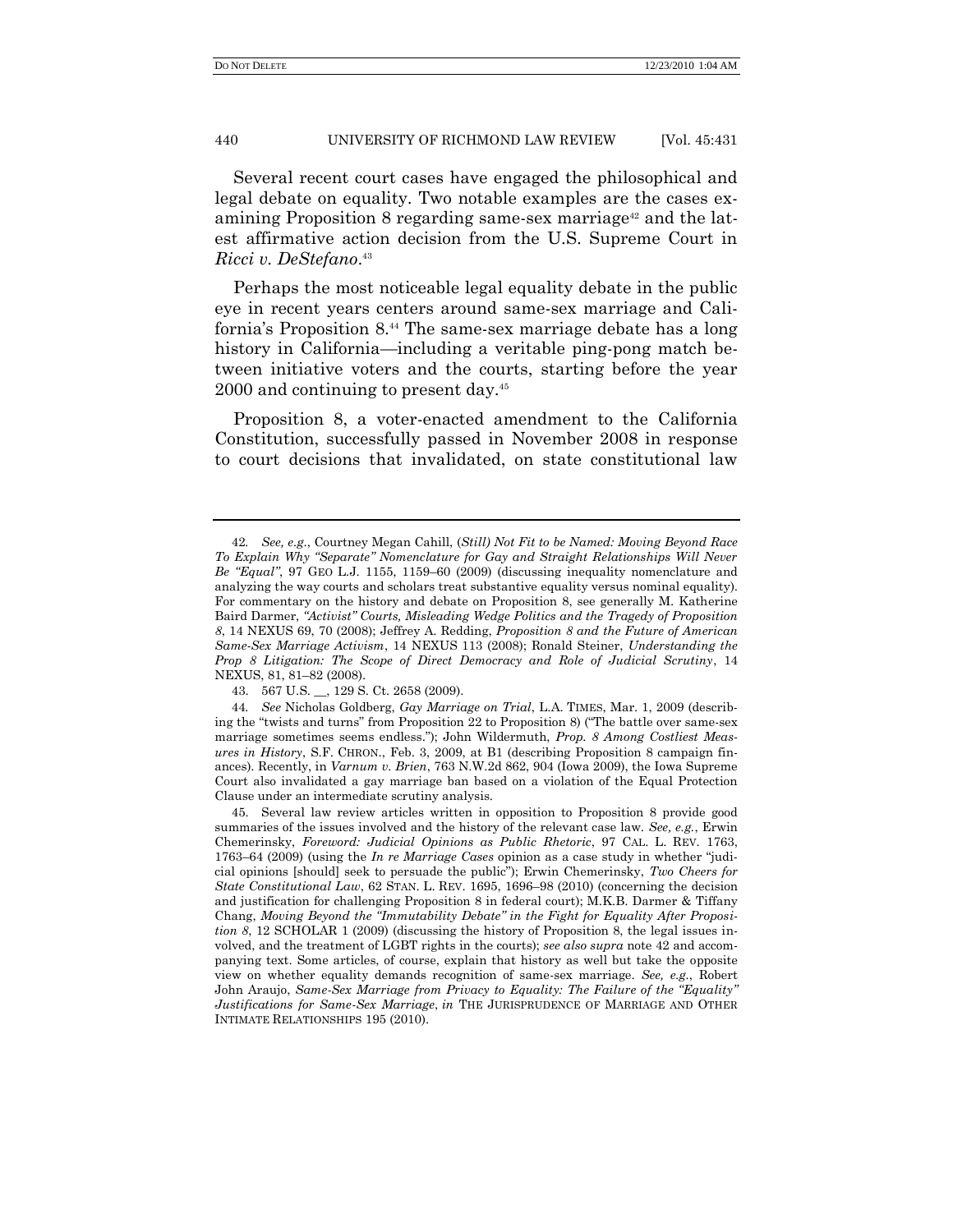grounds, California's legislative ban on same-sex marriage.<sup>46</sup> Proposition 8 essentially allowed the electorate to invalidate, in part, the California Supreme Court decision in *In re Marriage Cases*. <sup>47</sup> Proposition 8 amended the California Constitution to read: "Only marriage between a man and a woman is valid or recognized in California."<sup>48</sup> Once the amendment passed, some argued that the constitutional "ban" on same-sex marriage, or more precisely its limitation on recognition of any marriage other than between a man and a woman, by definition made the restriction constitutional, at least on state law grounds.<sup>49</sup>

On May 26, 2009, the California Supreme Court upheld California's constitutional amendment banning gay marriage in *Strauss v. Horton*<sup>50</sup> On May 22, 2009, a separate group of plaintiffs filed suit challenging the constitutionality of Proposition 8 while the state court challenge was still pending.<sup>51</sup> In *Perry v. Schwarzenegger*, the U.S. District Court for the Northern District of California invalidated Proposition 8 as unconstitutional on August 4, 2010.<sup>52</sup> Chief Judge Vaughn Walker's eighty-page opinion

47. Cal. Proposition 8 (2008) (superseding *In re Marriage Cases*, 183 P.3d 384, 426 (Cal. 2008)).

48*. Id*.; *see* CAL. CONST. art. I, § 7.5.

49*. See generally* Letter to the Editor, L.A. TIMES, Sept. 12, 2010, at 35.

50. 207 P.3d 48, 63–64 (Cal. 2009); *see also* Strauss v. Horton: *Proposition 8 Valid But Not Applicable Retroactively*, RECORDER, May 27, 2009, *available at* 2009 WLNR 21597292 ("The California Supreme Court . . . held that the recently enacted Proposition 8, which rendered unlawful the marriage of same-sex couples, constituted a permissible constitutional amendment and did not violate the separation of powers doctrine, but nonetheless did not apply retroactively and thus did not invalidate the marriages of same-sex couples performed prior to the effective date of Prop 8.").

51*. See* Perry v. Schwarzenegger, 704 F. Supp. 2d 921, 927 (N.D. Cal. 2010); *see also* Chuleenan Svetvilas, *Challenging Prop. 8: The Hidden Story*, CAL. LAW., Jan. 2010, http:// www.callawyer.com/story.cfm?pubdt=NaN&eid=906575&evid=1.

52*. Perry*, 704 F. Supp. 2d at 1003. For news discussions and summaries of the decision and the opinion in the case, see Maura Dolan & Carol J. Williams, *Ban on Gay Marriage Overturned; Appeal Promised After Federal Judge Finds State's Prop. 8 Unconstitutional*, L.A. TIMES, Aug. 5, 2010, at A1; Jesse McKinley & John Schwarts, *California Ban on Gay Marriage Is Struck Down*, N.Y. TIMES, Aug. 5, 2010, at A1; *see also* Maura Dolan & Carol J. Williams, *Facts Anchor Marriage Ruling*, L.A. TIMES, Aug. 6, 2010, at A1; Tim Rutten, *Marriage Reconsidered*, L.A. TIMES, Aug. 5, 2010, at A27.

<sup>46.</sup> Ben Ehrenreich, *Anatomy of a Failed Campaign*, ADVOCATE, Dec. 2008, at 34, *available at* http://www.advocate.com/Politics/Election/Anatomy\_of\_a\_Failed\_Campaign/ (discussing the events and spending during the Proposition 8 campaign, the postelection response, and that despite disparities, the "Yes side still won—52.3% to 47.7%"); Editorial, *State Should Stay Out of Marriage: Revoking Same-Sex Couples' Right to Marry Doesn't Belong in the State Constitution*, APPEAL-DEMOCRAT (Marysville, Cal.), Oct. 4, 2008, http://www.appeal-democrat.com/articles/marriage-69456-california-state.html (discussing ―simple fairness‖ and Proposition 8).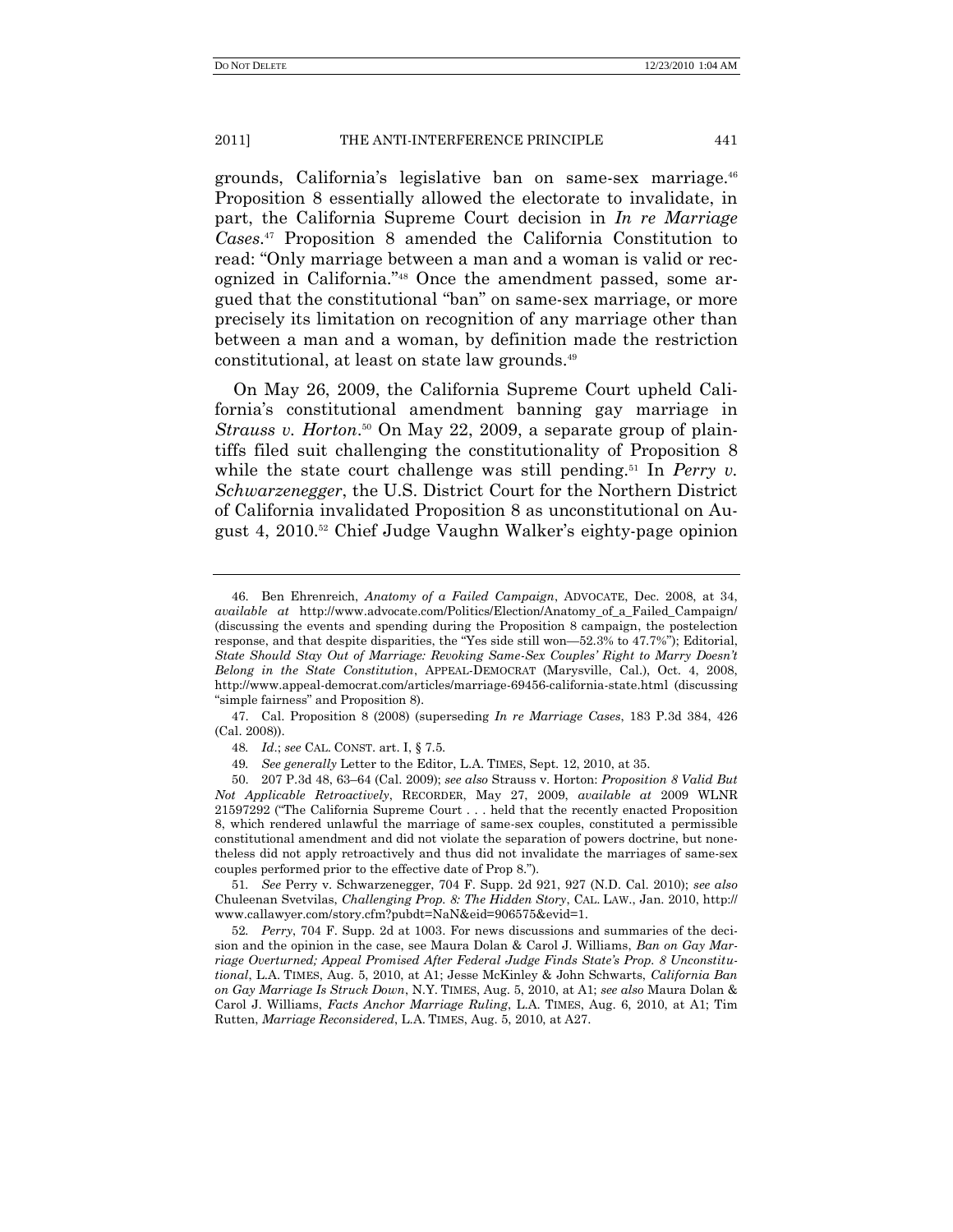found California's decision to privilege some over others without adequate basis in law or fact, concluding that:

Proposition 8 fails to advance any rational basis in singling out gay men and lesbians for denial of a marriage license. Indeed, the evidence shows Proposition 8 does nothing more than enshrine in the California Constitution the notion that opposite-sex couples are superior to same-sex couples. Because California has no interest in discriminating against gay men and lesbians, and because Proposition 8 prevents California from fulfilling its constitutional obligation to provide marriages on an equal basis, the court concludes that Proposition 8 is unconstitutional.<sup>53</sup>

Walker's ruling was based, in essence, on the finding that the state was unable to establish any state interest justifying the differential treatment and was unable to establish the existence of any harm as a result of issuing marriage licenses to same-sex couples.<sup>54</sup> No rational basis existed to legitimize the differential treatment of singling out only unions between a man and a woman for receiving recognition of a valid marriage and the exclusive imprimatur of the state.<sup>55</sup>

After the ruling and legal wrangling over whether the decision would be stayed pending appeal, the U.S. Court of Appeals for the Ninth Circuit ultimately granted a stay before the district court decision became operable,<sup>56</sup> and the court of appeals will have the next opportunity to weigh in on this lingering controversy.<sup>57</sup> As of this writing, that appeal was still pending.<sup>58</sup>

Several of the commentary headlines screamed that the court's decision in *Perry* was a major victory for equality.<sup>59</sup> It is indeed a

<sup>53</sup>*. Perry*, 704 F. Supp. 2d at 1003.

<sup>54</sup>*. Id.* at 998, 1003.

<sup>55</sup>*. Id.* at 997–98.

<sup>56.</sup> Perry v. Schwarzenegger, No. 10-16696, 2010 WL 3212786, at \*1 (9th Cir. Aug. 16, 2010).

<sup>57.</sup> *Id.* ("This appeal shall be calendared during the week of December 6, 2010 . . . ."); *see also* Zusha Elinson, *After Marriage Ruling, Uncertainty Still Lingers*, N.Y. TIMES, Aug. 6, 2010, at A17; Jesse McKinley, *Green Light and Delay On Same-Sex Marriage*, N.Y. TIMES, Aug. 13, 2010, at A12. There remains some question whether Proposition 8 supporters have standing to bring the appeal, which is a separate note of interest for many independent of the substantive arguments on Proposition 8's constitutionality. *See, e.g.*, Maura Dolan & Lee Romney, *Prop. 8 Hangs By a Legal Thread; Judge Will Lift Stay on Gay Marriages Next Week as Grounds for Appeal Narrow*, L.A. TIMES, Aug. 13, 2010, at A1; Editorial, *Prop. 8 on the Clock: The 9th Circuit Court of Appeals Has Shown a Proper Sense of Urgency in Ruling on the Case*, L.A. TIMES, Aug. 18, 2010, at A16.

<sup>58</sup>*. See supra* note 57 and accompanying text.

<sup>59</sup>*. See, e.g.*, Bob Egelko, *Ruling Steeped in Principle of Equality*, S.F. CHRON., Aug. 5,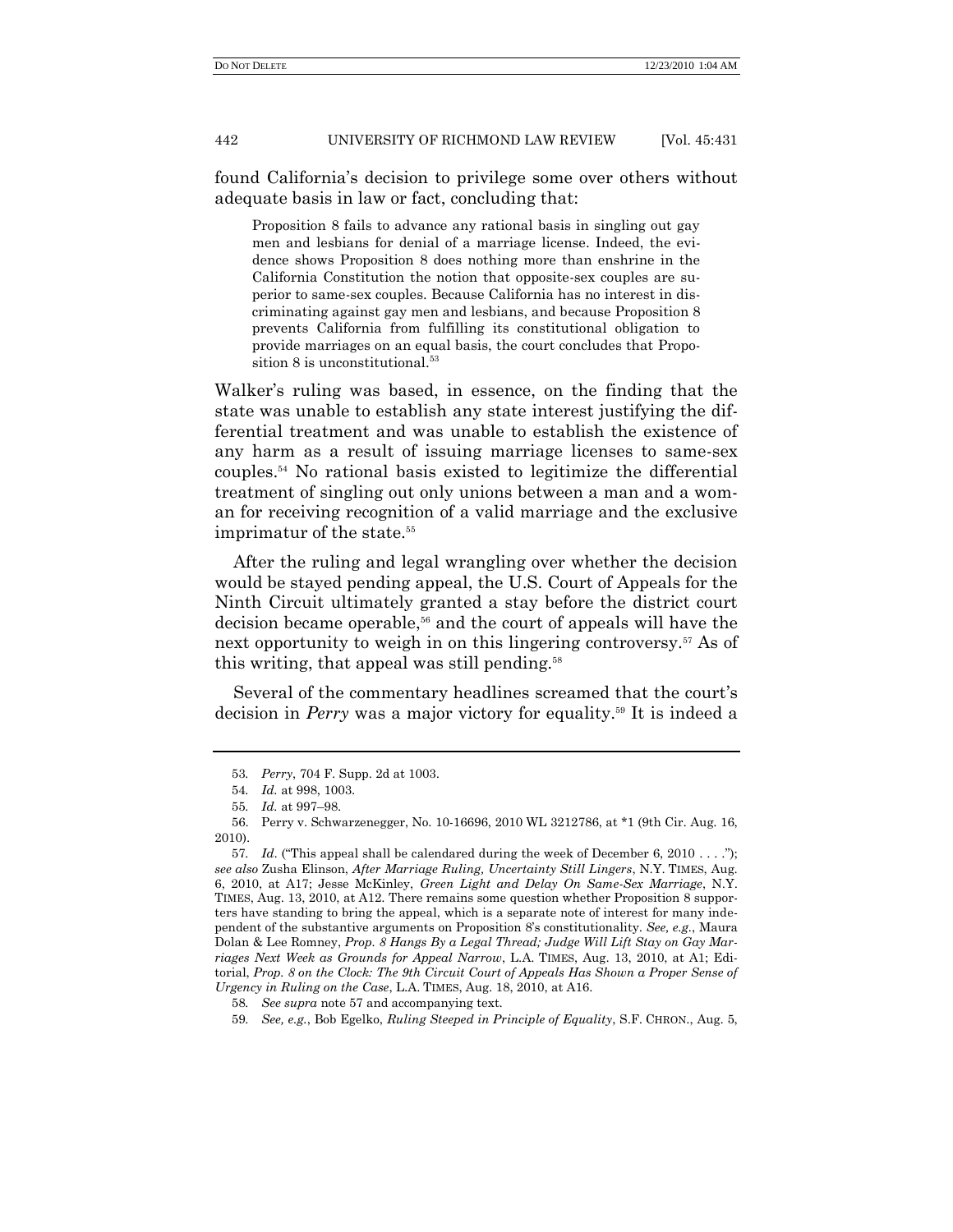groundbreaking precedent,<sup>60</sup> and *The Los Angeles Times* proclaimed it a victory for the reason that it "changes the debate  $\dots$ forever.<sup>"61</sup> Indeed the majority of opinion in the press viewed the decision favorably,<sup>62</sup> although some found it wrongly decided or otherwise objectionable, and the opposition to same-sex marriage remains to fight on.<sup>63</sup>

In light of this development, it might seem appropriate to focus on the same-sex marriage cases in any article about the law of equality as it should be examined today. However, this essay will not do so; it will not examine the reasoning in *Perry* except to acknowledge that the result can be justified with the application of the principle of anti-interference, especially because the *Perry* decision focused on the absence of harm as a determining factor in holding that the unequal treatment could not be justified.<sup>64</sup>

Any further focus on such a highly contested issue would be diversionary from the central discussion of this essay; moreover, the already extensive literature will very quickly become saturated on that topic with a cornucopia of analysis and opinions.<sup>65</sup> It

63*. See, e.g.*, Edwin Meese III, Editorial, *Same-Sex Marriage Decision: Federal Judge Went Too Far on California Ban*, OREGONIAN, Aug. 18, 2010, http://www.oregonlive.com/op inion/index.ssf/2010/08/same-sex\_marriage\_federal\_judg.html; Kevin Tait, Editorial, *Judge's Decision on Prop. 8 Tears at Throat of Democracy*, BOS. GLOBE, Aug. 11, 2010, at 8; Tim Wildmon, *A Biased Ruling on Gay Marriage in California*, L.A. TIMES, Aug. 13, 2010, at A21; Editorial, *The Arrogance of Judicial Power: Homosexuals Hijack Political Process for Their Own Ends*, WASH. TIMES, Aug. 6, 2010, at B2; *see also* Mike Anton, *Prop. 8 Backers Angry at Reversal of Voter Mandate*, L.A. TIMES, Aug. 13, 2010, at A21.

<sup>2010,</sup> at A10; Scott Herhold, *A Victory for the Cause of Equality*, SAN JOSE MERCURY NEWS, Aug. 5, 2010, at 1A; Editorial, *Equal Protection Prevails in Court*, SACRAMENTO BEE, Aug. 5, 2010, at 12A; Editorial, *Equality Prevails*, S.F. CHRON., Aug. 5, 2010, at A15.

<sup>60</sup>*. See* Peter Schrag, *Viewpoints: Prop. 8 Decision One for the Law Books*, SACRAMENTO BEE, Aug. 6, 2010, at 11A.

<sup>61.</sup> Editorial, *Proposition 8 Ruling Changes the Debate Over Same-Sex Marriage Forever* L.A. TIMES, Aug. 4, 2010, http://www.latimes.com/news/opinion/editorials/la-ed-prop8- 20100805,0,3655162.story.

<sup>62</sup>*. See, e.g.*, M. Katherine B. Darmer, *GOP Candidates and Prop 8*, ORANGE COUNTY REG., Aug. 9, 2010, http://www.ocregister.com/opinion/walker-261308-couples-whitman. html; Letter to the Editor, *A Legal Victory for Gay Marriage*, N.Y. TIMES, Aug. 6, 2010, at A22; Editorial, *A Victory for Gay Marriage: A Judge's Ruling Striking Down California's Proposition 8 Is Justified*, WASH. POST, Aug. 6, 2010, at A18; Editorial, *Equality for Gay Couples*, DENVER POST, Aug. 8, 2010, at D3; Editorial, *Gay Marriages Again, Soon*, L.A. TIMES, Aug. 13, 2010, at A20; Editorial, *In Defense of Marriage*, N.Y. TIMES, Aug. 14, 2010, at A18; Editorial, *Marriage Is a Constitutional Right*, N.Y. TIMES, Aug. 5, 2010, at A26; Editorial, *Marriage Not State's Business*, ORANGE COUNTY REG., Aug. 4, 2010, http://www. ocregister.com/opinion/sex-260739-marriage-decision.html.

<sup>64.</sup> Perry v. Schwarzenegger, 704 F. Supp. 2d 921, 1003 (N.D. Cal. 2010).

<sup>65</sup>*. See supra* notes 59–63 and accompanying text.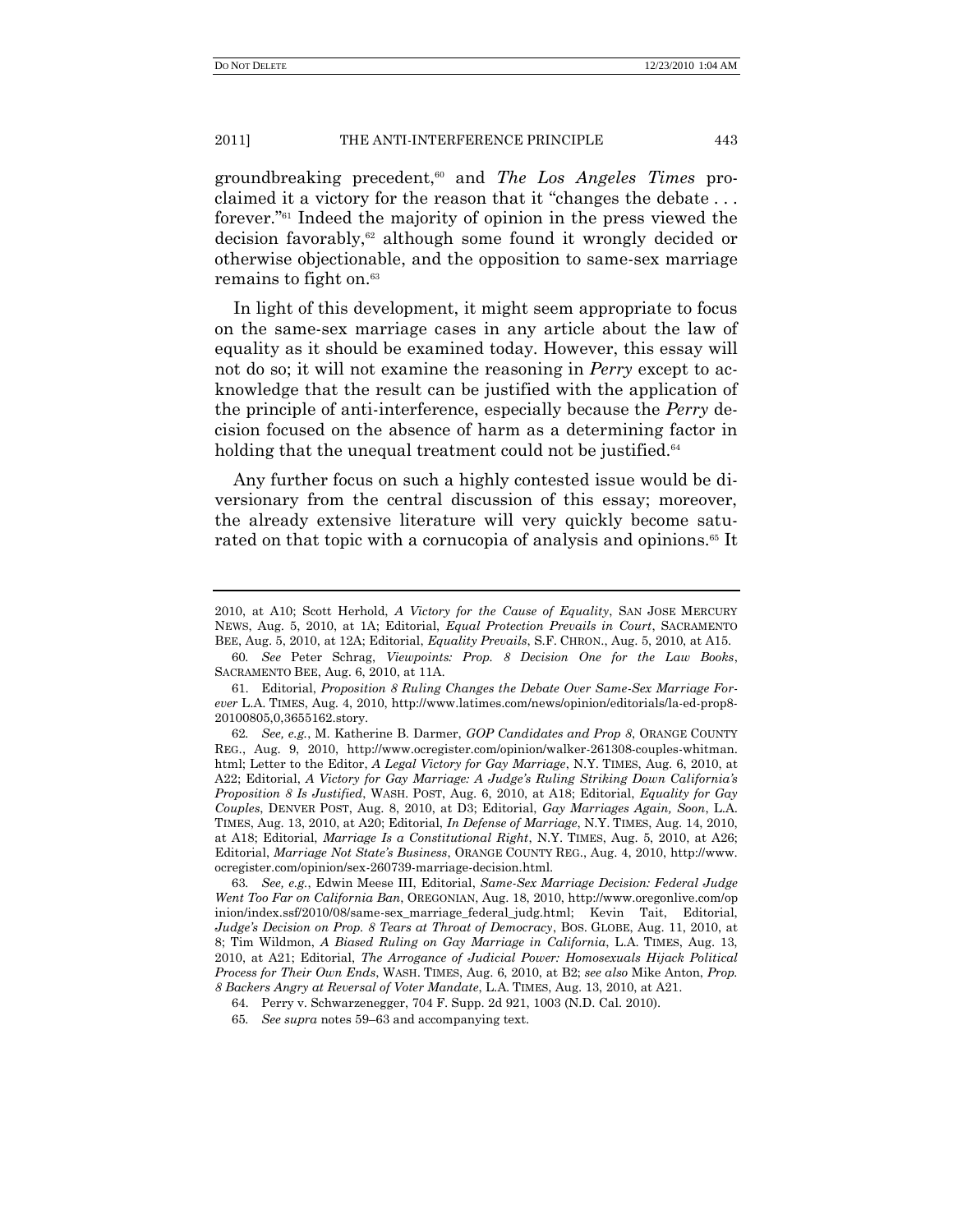is enough to recognize that the marriage debate demonstrates the continuing struggle over the meaning of equality today and the fact that equality will endlessly find new testing grounds even in our rather mature legal system.

Also enlightening to this essay's central theme is the June 2009 decision from the Supreme Court in *Ricci v. DeStefano*, <sup>66</sup> which further aptly represents the continued debate on equality under law.<sup>67</sup> Many consider *Ricci* a groundbreaking decision on equality.<sup>68</sup> Some have called it a milestone for cultural change,<sup>69</sup> others claim it is a decision that raises the bar on reverse discrimination,<sup>70</sup> and still others argue it signals that the courts are taking discrimination more seriously.<sup>71</sup> Despite some limited commentary and analysis downplaying *Ricci* as a very narrow decision,<sup>72</sup> it nonetheless has strong legs in the affirmative action, antidiscrimination, and equality debates.

In *Ricci*, interpreting Title VII of the Civil Rights Act of 1964,<sup>73</sup> the Court held that city officials were prohibited from denying promotions to white and hispanic firefighters simply because black firefighters did not perform as well on certain tests without

<sup>66.</sup> 557 U.S. \_\_\_, 129 S. Ct. 2658 (2009). For a recent note discussing the decision, see Kristina Campbell, Note, *Will "Equal" Again Mean Equal?: Understanding* Ricci v. DeStefano, 14 TEX. REV. L. & POL. 385, 387–88 (2010) (describing the *Ricci* decision and opining that it "will be remembered as the case with the greatest impact on race jurisprudence in recent history").

<sup>67</sup>*. See, e.g*., Laura Fitzpatrick, *A Brief History of: Affirmative Action*, TIME, July 13,  $2009$ , at 20 (discussing Ricci) ("The court has long walked a fine line on the issue [of affirmative action $] \ldots$ .").

<sup>68</sup>*. See* Joseph Williams, *Supreme Court Rules in Favor of Connecticut Firefighters: Group Accused City of Racial Discrimination*, BOS. GLOBE, June 30, 2009 at A10 ("[L]egal analysts said the court's decision dramatically shifts the affirmative action landscape.").

<sup>69</sup>*. See, e.g*., Ward Connerly, Ricci *and the Future of Race in America*, CHRISTIAN SCI. MONITOR, July 14, 2009, at 9 ("Clearly, the *Ricci* decision represents somewhat of a legal milestone" with "cultural significance.").

<sup>70</sup>*. See, e.g.*, Charles Krauthammer, *The Meaning of* Ricci, CHI. TRIB., July 6, 2009, at C15 ("The import of *Ricci*, which raised the bar on reverse discrimination, is that it heads us once again toward that day—and back to true colorblindness that was the original vision, and everlasting glory, of the civil rights movement.").

<sup>71</sup>*. See, e.g.*, Michael E. Rosman, *Make Race Irrelevant*, USA TODAY, June 30, 2009, at 8A ("[T]he Supreme Court in *Ricci* . . . shows that the nation's highest court is getting serious about ridding our society of race discrimination  $\dots$ .").

<sup>72</sup>*. See, e.g.*, David G. Savage, *Court Backs White Firefighters: Justices Decide City Erred in Tossing Test To Aid Minorities*, CHI. TRIB., June 30, 2009, at C12 ("[I]t does not appear to make a sweeping change in the law.").

<sup>73.</sup> 42 U.S.C. §§ 2000e–2000e-17 (2006). Notably the *Ricci* decision did not reach the question whether there was a constitutional violation under the Equal Protection Clause. 557 U.S. \_\_\_, \_\_\_, 129 S. Ct. 2859, 2664–65 (2009).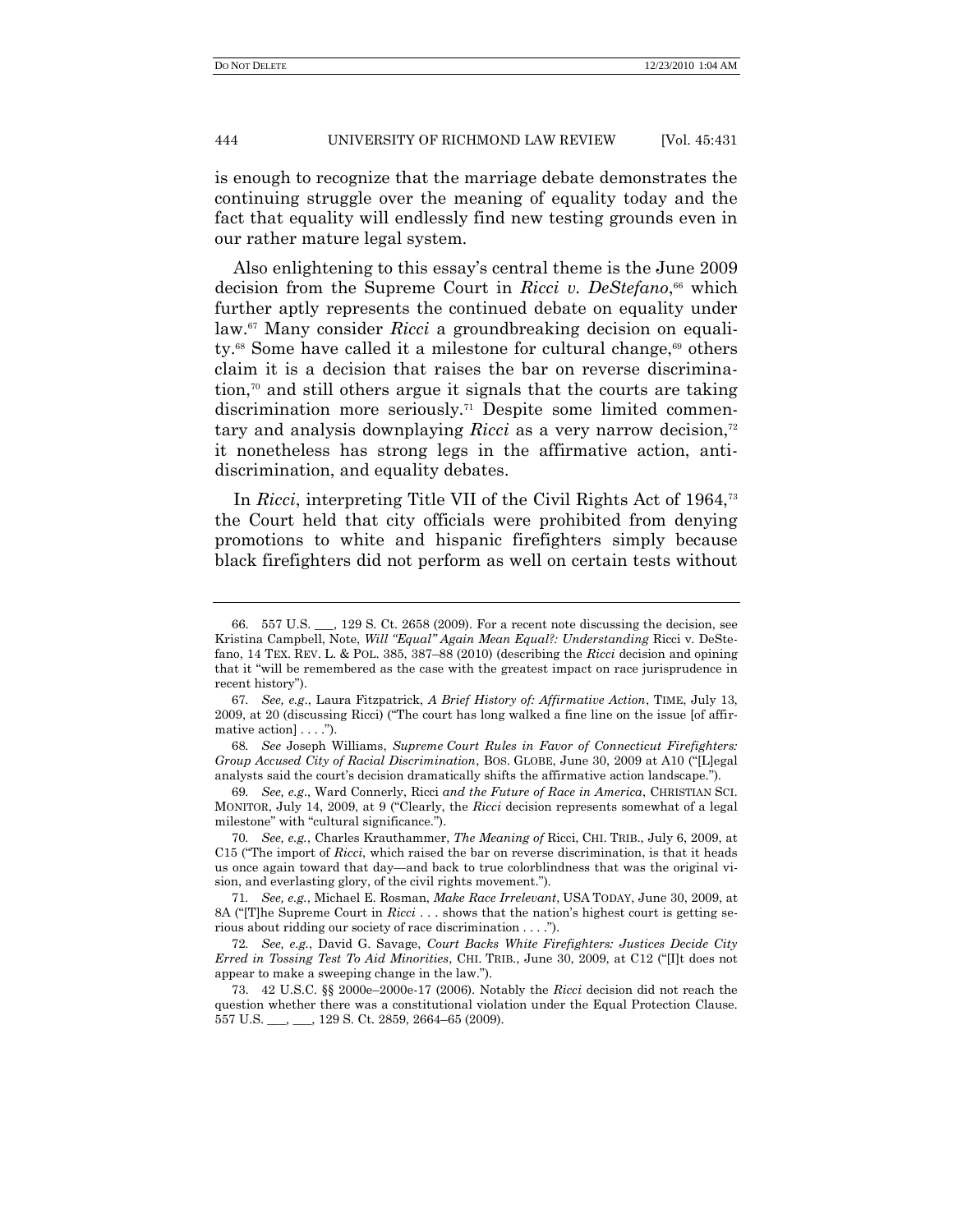―a strong basis in evidence that, had [the city] not taken the action, it would have been liable under the disparate-impact statute."<sup>74</sup>

For purposes of this essay, the most interesting discussion in *Ricci* lies in Justice Scalia's concurrence. Justice Scalia summarized the controlling principle against discrimination and favored seeing the concept of equality as one of neutrality.<sup>75</sup> He viewed the disadvantaging action against the white and hispanic firefighters as a discriminatory action that the government could not do itself nor compel an employer to take at the government's direction.<sup>76</sup> Justice Scalia wrote: "[I]f the Federal Government is prohibited from discriminating on the basis of race, then surely it is also prohibited from enacting laws mandating that third parties—*e.g.*, employers, whether private, State, or municipal discriminate on the basis of race."<sup>77</sup> In the end, the majority of the Court said that the civil rights laws cannot compel private individuals to create equal results or equal outcomes, especially if the decision discriminates against nonminorities without justification.<sup>78</sup>

Often, merit matters, and it should as it is the best metric for judging the neutrality of rules and implementing antidiscrimination policies.<sup>79</sup> The *Ricci* decision supports the longrecognized focus on individualism and meritocracy<sup>80</sup> that under-

78*. Id*. at \_\_\_, 129 S. Ct. at 2676, 2681. For media coverage on the *Ricci* case, see, for example, Adam Liptak, *Supreme Court Finds Bias Against White Firefighters*, N.Y. TIMES, June 30, 2009, at A1 (describing the *Ricci* decision and quoting Professor Sheila Foster as saying "[t]his decision will change the landscape of civil rights law"); David G. Savage, *Diversity Decision May Alter Hiring*, L.A. TIMES, June 30, 2009, at A1 (explaining the *Ricci* decision); Abigail Thernstrom, *The Supreme Court Says No To Quotas*, WALL ST. J., July 1, 2009, at A13 (generally discussing the *Ricci* opinion); Editorial, *Firefighters and Race*, N.Y. TIMES, July 1, 2009, at A32 (strongly supporting the *Ricci* dissent).

79. *See* Rosman, *supra* note 71 ("The purpose of our anti-discrimination laws is to make race as irrelevant as possible. Their underlying assumption is that all races could succeed if decisions were made based on merit and not someone's heritage.").

80. *See, e.g., Karst, supra* note 3, at 261 n.82 ("[L]est we wax too lyrical over the joys of equal opportunity, let us remember that the losers in a perfect meritocracy have the knowledge that they lost fairly—so that they have nothing to blame but their own failings.").

<sup>74. 557</sup> U.S. at \_\_\_, 129 S. Ct. at 2664.

<sup>75</sup>*. Id.* at \_\_\_, 129 S. Ct. at 2682–83. (Scalia, J., concurring).

<sup>76</sup>*. Id*. at \_\_\_, 129 S. Ct. at 2682 (citing Bolling v. Sharpe, 347 U.S. 497, 500 (1954)).

<sup>77.</sup> *Id.* (internal citation omitted); see also id. at \_\_, 129 S. Ct. at 2676 (discussing "a neutral selection system that safeguards against the very racial animosities Title VII was intended to prevent").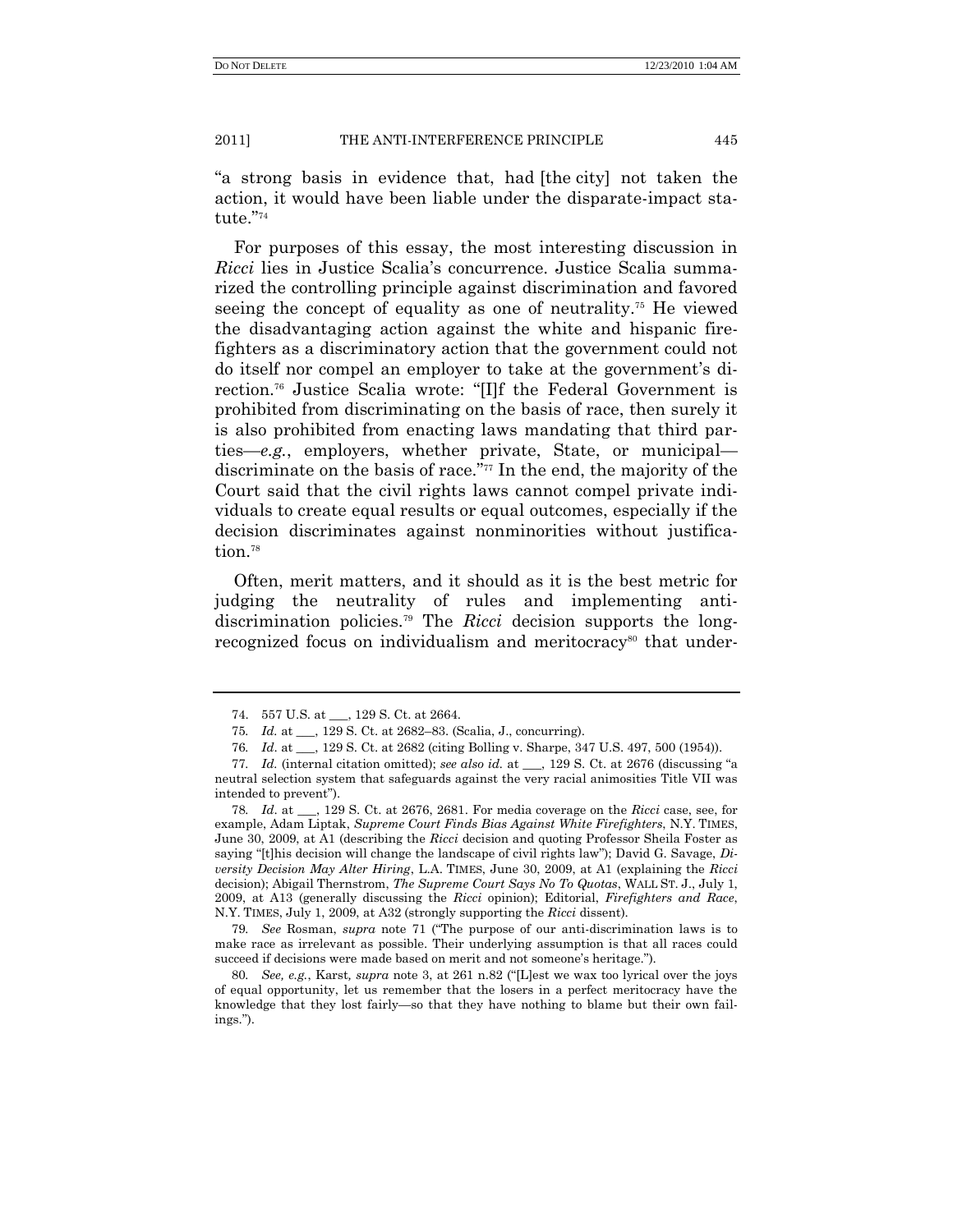scores the anti-interference principle described below as a prism for defining equality.

# III. THE ANTI-INTERFERENCE PRINCIPLE: A NEW, YET OLD, PRISM FOR EVALUATING LEGAL PRINCIPLES ON EQUALITY

The "anti-interference principle" is a necessary foundation for achieving the goal of true equality. Equality requires that the government engage in anti-interference with individual choices and activities. Unequal treatment is justifiable only when grounded in avoidance of some harm that can be minimized only through differential treatment. Absent avoidance of harm, special designations, privileges, or classifications necessarily interfere with equality in ways that violate the anti-interference principle.

Equality talk is already flooded with nuances, phrases, and terms.<sup>81</sup> Several main terms usually surface in the nomenclature when analyzing the legitimacy of legal rules, many with shared themes<sup>82</sup> and some in direct thematic competition.<sup>83</sup> The primary terms used in scholarship and jurisprudence for the legal principles regarding equality include antidifferention, $\frac{84}{3}$  anticlassifica-

83. Reva B. Siegel, *Equality Talk: Antisubordination and Anticlassification Values in Constitutional Struggles Over Brown, 117 HARV. L. REV. 1470, 1471–75 (2004).* ("For many, the belief that anticlassification commitments are fundamental entails the view that our tradition embraces a particular conception of equality, one that is committed to individuals rather than to groups. On this account, the tradition's embrace of the anticlassification principle signifies its repudiation of an alternative conception of equal protection, the antisubordination principle: the conviction that it is wrong for the state to engage in practices that enforce the inferior social status of historically oppressed groups. . . . The understanding that anticlassification and antisubordination are competing principles that vindicate different complexes of values and justify different doctrinal regimes is an outgrowth of decades of struggle over *Brown*, and is not itself a ground of the decision or of the earliest debates it prompted." (footnotes omitted)).

84. See Marcus, *supra* note 82, at 409 ("Under antidifferentiation theory, wrongful discrimination consists of unequal treatment based on suspect characteristics, such as race, religion, or national origin. Discrimination so construed may be understood as a failure of impartiality. . . . This approach has increasingly been associated with conservative commentators in recent years and is apparent in recent Supreme Court decisions address-

<sup>81.</sup> *Id.* at 279 ("The importance of the rhetoric of equality in constitutional adjudication is hard to overstate.").

<sup>82.</sup> Kenneth L. Marcus, *Jurisprudence of the New Anti-Semitism*, 44 WAKE FOREST L. REV. 371, 408 (2009) ("Two primary theoretical frameworks have emerged to explain the wrongfulness of the various forms of conduct which constitute illicit discrimination. Broadly speaking, they can be described as antidifferentiation (or anticlassification) theory and antisubordination (or anticaste) theory. Interestingly, these two bodies have evolved over time in a manner which demonstrates a core, common concern." (footnotes omitted)).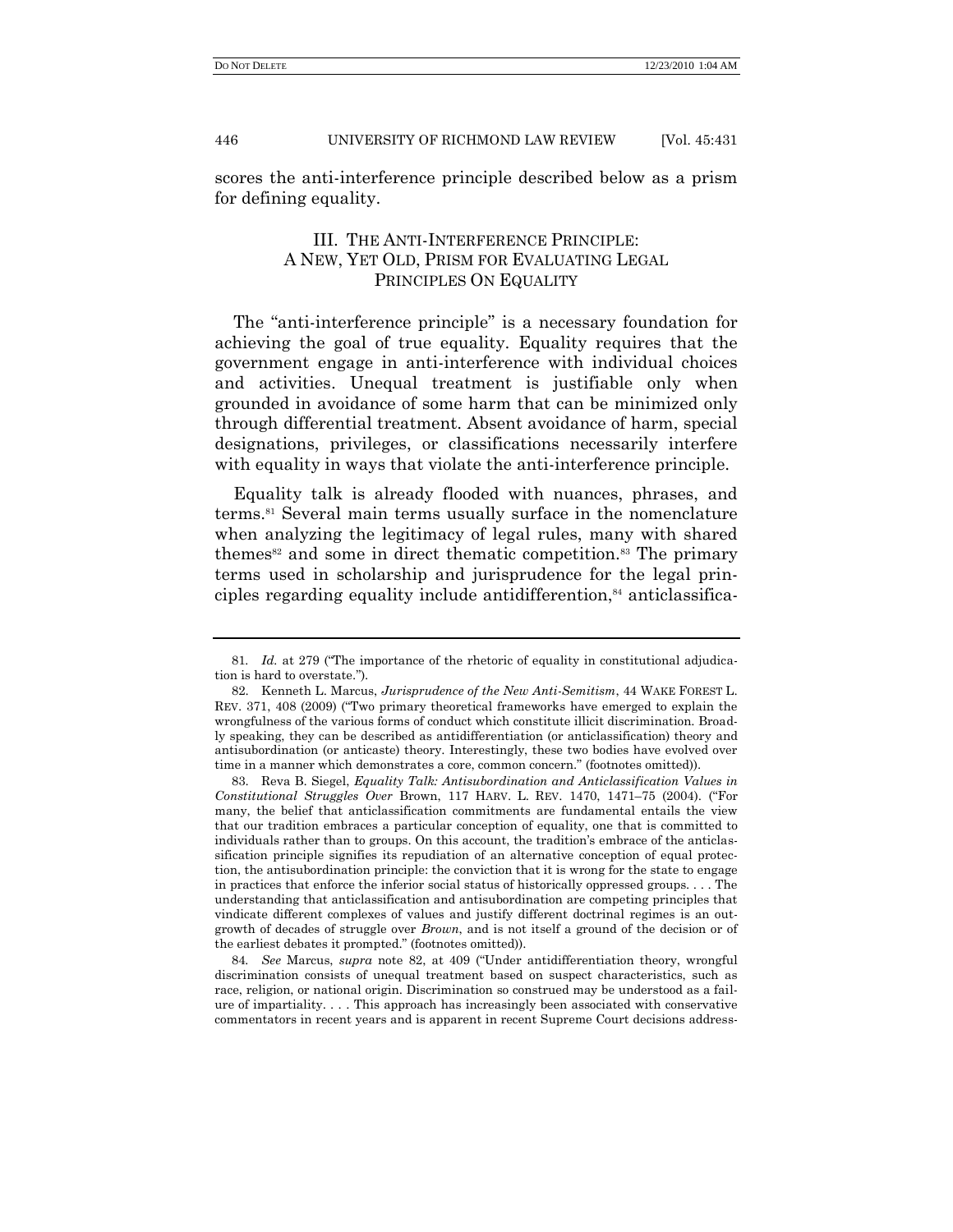tion, $85$  antisubordination or anticaste, $86$  antistigmatic, $87$  equal citizenship,<sup>88</sup> and otherwise generally antipartiality or antidiscrimination.<sup>89</sup> Each has its own merits as well as its own shortfalls. Each term or characterization is sometimes politically or philosophically loaded in the jurisprudence and academic discourse. Though introduction of another term admittedly may be subject to a similar critique, the anti-interference principle best captures the concept of equality as it should relate to the government and its treatment of individuals. If nothing else, anti-interference is a missing term in the mix of the equality discussion.

87. *Id.* at 409–10 ("In recent years, the Court has offered two rationales for the antidifferentiation theory: individual stigma and social conflict. . . . The genesis of this notion is in the Court's finding in *Brown v. Board of Education* . . . . " (footnotes omitted)); *see also* Karst, *supra* note 3, at 248–49 ("IIt is precisely the denial of equal status, the treatment of someone as an inferior, that causes stigmatic harm. . . . When we are guarding against the stigma of inferiority, it makes excellent sense to regard equality as the constitutional rhetoric of choice.").

88. Jack M. Balkin & Reva B. Siegel, *The American Civil Rights Tradition: Anticlassification or Antisubordination?*, 58 U. MIAMI L. REV. 9, 9 (2003) ("Antisubordination theorists contend that guarantees of equal citizenship cannot be realized under conditions of pervasive social stratification and argue that law should reform institutions and practices that enforce the secondary social status of historically oppressed groups.‖); Karst, *supra* note 25, at 6 ("The [American] principle of equal citizenship presumptively insists that the organized society treat each individual as a person, one who is worthy of respect, one who ‗belongs.' Stated negatively, the principle presumptively forbids the organized society to treat an individual either as a member of an inferior or dependent caste or as a nonparticipant.‖); Karst, *supra* note 3, at 272–89 (discussing the equal citizenship principle); Dimitry Kochenov, Ius Tractum *of Many Faces: European Citizenship and the Difficult Relationship Between Status and Rights*, 15 COLUM. J. EUR. L. 169, 173 (2009) ("The emphasis on equality is particularly important in the citizenship context. . . . By virtue of simply being a citizen, any individual can expect to be regarded as being as valuable a member of the community as any other individual possessing the same status.").

89*. See, e.g*., Reva B. Siegel, *Discrimination in the Eyes of the Law: How "Color Blindness" Discourse Disrupts and Rationalizes Social Stratification*, 88 CAL. L. REV. 77, 79 (2000).

ing affirmative action.  $\dots$  . Arguably, it is now the 'standard view' that American antidiscrimination law is based upon antidifferentiation theory, although some commentators argue that this theory does not fully explain contemporary civil rights jurisprudence." (footnotes omitted)).

<sup>85</sup>*. See* Siegel, *supra* note 83, at 1472–73.

<sup>86.</sup> *See Marcus, supra* note 82, at 411 ("Under antisubordination theory, wrongful discrimination consists of ‗any conduct that has the effect of subordinating or continuing the subordination of a minority group' or which demeans individuals by denying them the concern and respect which flows from their equal moral worth. In Owen Fiss's influential formulation, 'what is critical  $\ldots$  is that the state law or practice aggravates (or perpetuates?) the subordinate position of a specially disadvantaged group. . . . In recent years, antisubordination theory has been more influential among academic commentators than among members of the Supreme Court, although its academic influence is formidable." (footnotes omitted)).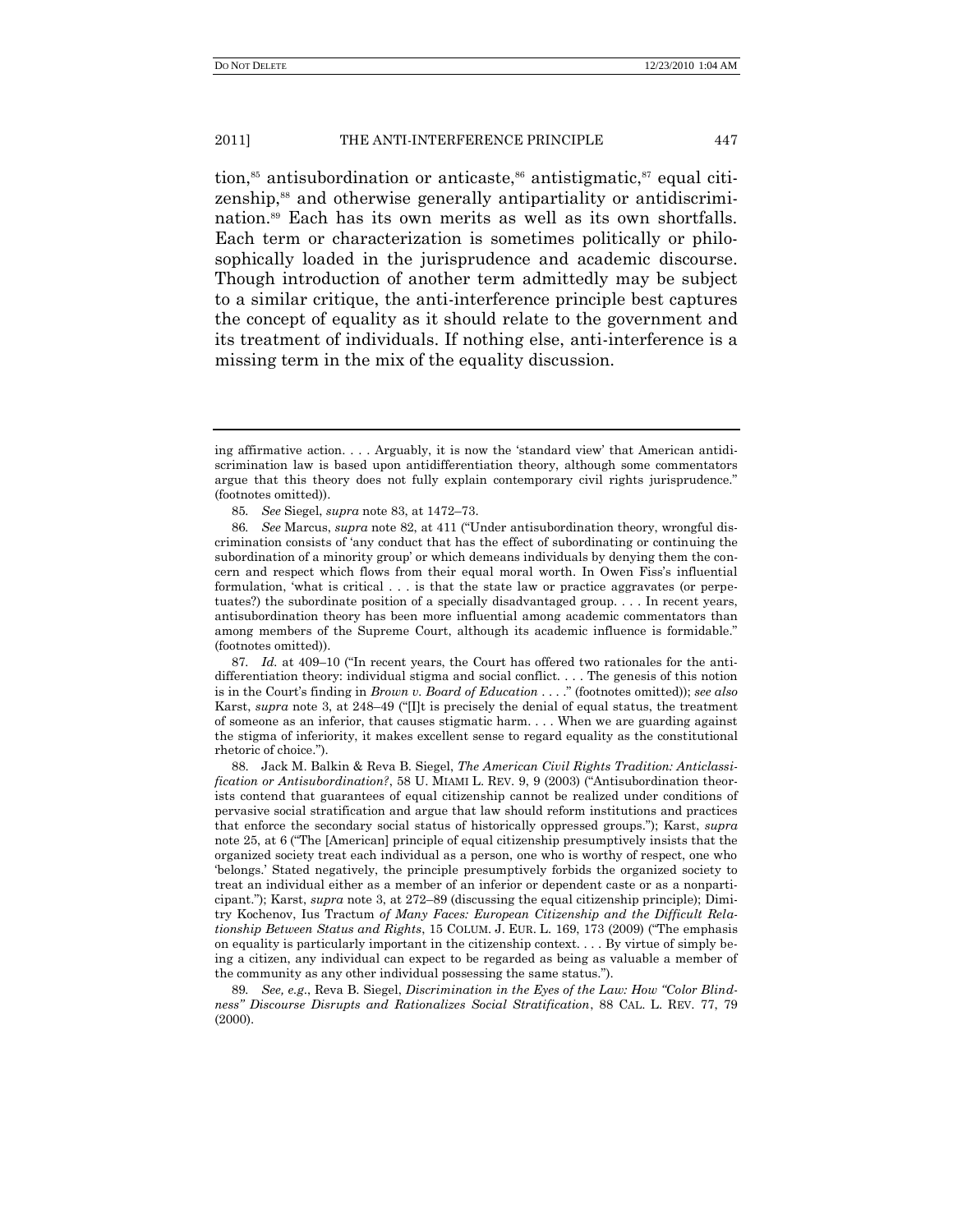Those in favor of advancing equality should wish to give it comprehensive breadth in the application of all laws and policies. The anti-interference principle is a concept of equality that extends beyond race, sexual orientation, gender, class, and other hot topics. It should extend to our treatment of the wealthy versus the poor, the healthy versus the diseased, the educated versus the uneducated, and the sophisticated versus the socially inept. No one's activities or pocketbooks should be unequally affected by governmental action if their activities do not cause harm to others. Equality requires the prevention of interference unless and until the action causes interference with others.<sup>90</sup>

The anti-interference principle captures all forms of discrimination. There are two principal categories. First, governmental actions that specifically target some for disadvantage challenge equality. This is the area most often associated with what in common usage is considered "discrimination," even though that term should have a broader meaning. Second, governmental actions that privilege, prefer, or advantage some, while explicitly or implicitly excluding others from such beneficial treatment, status, or access, challenge equality. This is the area most often associated with the terms "reverse discrimination" or "redistribution," including social entitlements or corporate subsidies alike. In this second category a few suffer for the benefit of others (through taxes, lost opportunity, or access to limited or finite resources, etc.)—taking from one to give to another is itself favoritism and deprives one man of his freedom. It is a principle that prohibits regulating differently as much as it precludes subsidizing favorably. Under the anti-interference principle, neither form of unequal treatment is justifiable without proof of (1) *causation* of (2) real, legal *harm* that is (3) *traceable* to the action of the disadvantaged or excluded person or group. In other words, unequal interference with autonomy that is necessary to accomplish either form of differential treatment is not justifiable absent such findings.

Advantage and disadvantage alike should be earned, not dictated. When one *causes harm*, he deserves disadvantage—he has in a sense "earned" his discriminatory treatment and the avoid-

<sup>90.</sup> On the meaning of "interference," see BLACK'S LAW DICTIONARY 888 (9th ed. 2009), which defines "interference" as "[t]he act of meddling in another's affairs," or "[a]n obstruction or hindrance."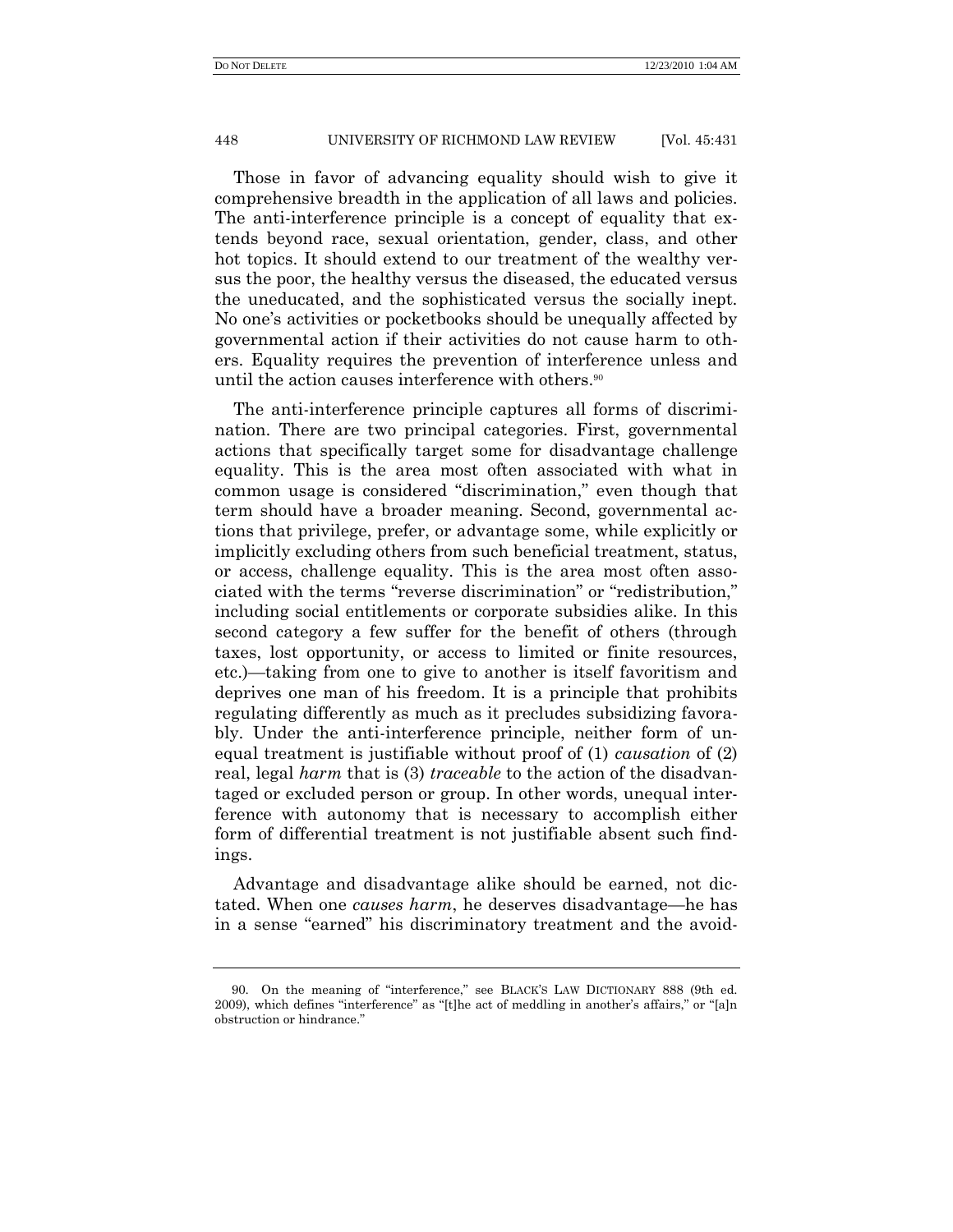ance of harm justifies such treatment. For the same reasons, state-sanctioned preference should be prohibited. When one is *causing no harm*, he should not be required to face disadvantage to provide someone else advantage—to suffer in order to provide unearned advantages to another or in order to cure a condition that he has not caused. Those are the concepts inherent in an anti-interference principle. Those are the concepts that capture the meaning of the word equality.

Law and policy should protect the concept of equality to provide persons an equal chance—an equal opportunity91—to access privileges or immunities and to receive nondiscriminatory treatment. Furthermore, equality in law should not mean that everyone is entitled to an equal *outcome*. <sup>92</sup> To conclude otherwise would be antithetical to the true nature of the concept. 93

What I am calling the anti-interference principle first mandates an appreciation for the individual and the protection of his liberty and choice in relation to the state. As Madison explained:

[A]s a man is said to have a right to his property, he may be equally said to have a property in his rights. Where an excess of power prevails, property of no sort is duly respected. No man is safe in his opinions, his person, his faculties, or his possessions.<sup>94</sup>

Several additional insights on the neutrality concept inherent in equality are also helpful. Hayek, for example, adopts and explains the Greek word "isonomia" as meaning "equality of laws to all manner of persons."<sup>95</sup> Isonomia rejects special privileges and classifications based on rank in society.<sup>96</sup>

<sup>91.</sup> *See Karst, <i>supra* note 3, at 263 ("The ideal of equal opportunity is well established as part of the American tradition of constitutional equality.").

<sup>92.</sup> A NEW DICTIONARY OF QUOTATIONS: ON HISTORICAL PRINCIPLES FROM ANCIENT AND MODERN SOURCES 357 (H.L. Mencken ed., 1946) [hereinafter Mencken] ("Men are entitled to equal rights—but to equal rights to unequal things.‖ (quoting Charles James Fox  $(1749 - 1806)$ ).

<sup>93.</sup> Kochenov, *supra* note 88, at 173 n.24 ("Equality' here does not refer to equality in fact (as the Communist societies were trying to achieve) but the equality of opportunity.").

<sup>94.</sup> James Madison, *Property*, NAT'L GAZETTE, Mar. 27, 1792, *reprinted in* 14 THE PAPERS OF JAMES MADISON 266 (Robert A. Rutland et al. eds., 1983).

<sup>95.</sup> F. A. HAYEK, THE CONSTITUTION OF LIBERTY 164 (1960); *see also* Karst, *supra* note 3, at 261 ("Americans have always understood that in a fair competition there will be winners and losers.").

<sup>96.</sup> Hayek continues that "it described a state which Solon had earlier established in Athens when he gave the people ‗equal laws for the noble and the base.'‖ HAYEK, *supra* note 95, at 164 (footnote omitted).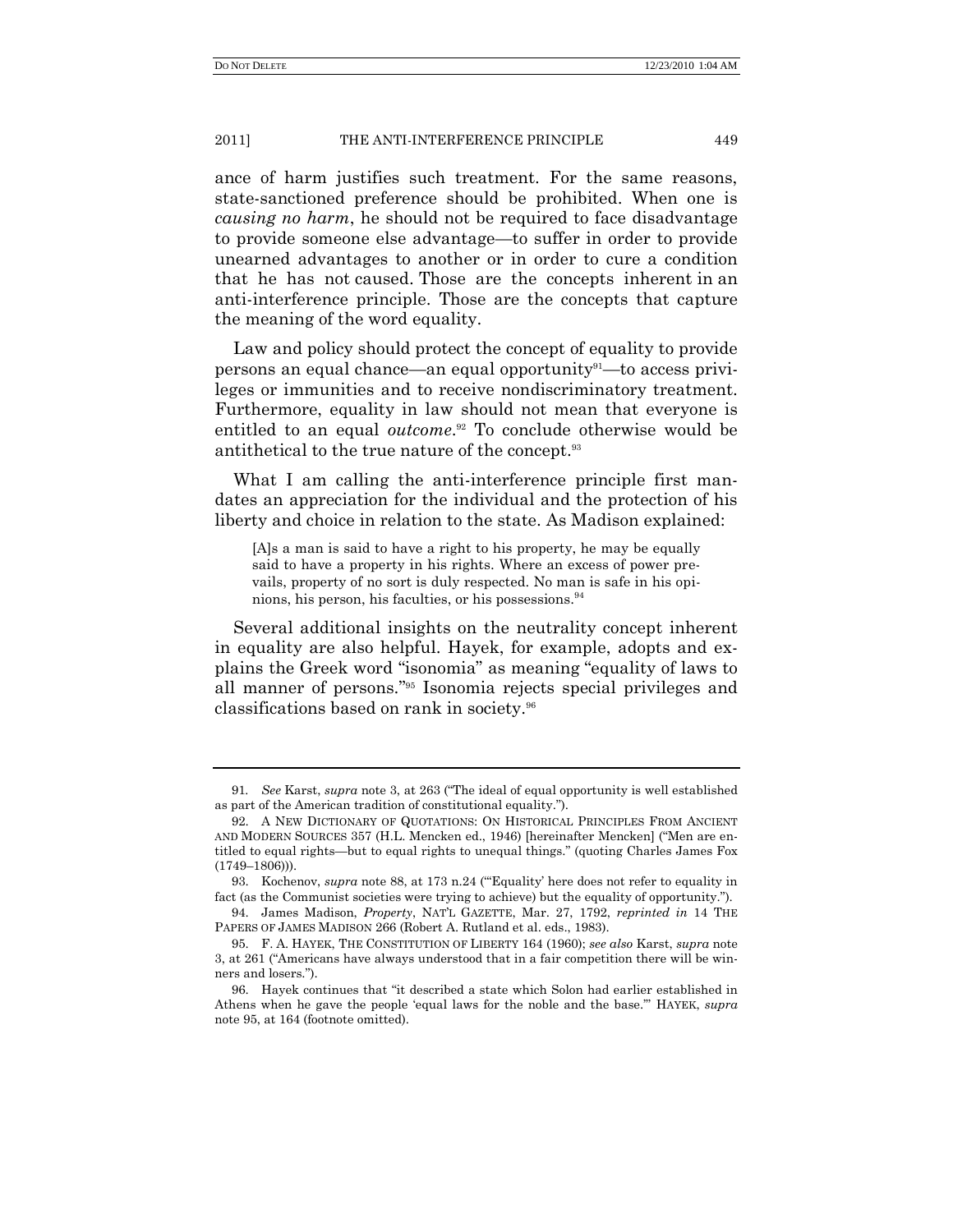A related premise is that equality of opportunity need not mean equality of resulting condition.<sup>97</sup> As James Madison explained, inequality of outcomes is part of the natural condition in a free society:

The diversity in the faculties of men, from which the rights of property originate, is not less an insuperable obstacle to a uniformity of interests. The protection of these faculties is the first object of government. From the protection of different and unequal faculties of acquiring property, the possession of different degrees and kinds of property immediately results; and from the influence of these on the sentiments and views of the respective proprietors ensues a division of the society into different interests and parties.<sup>98</sup>

It is social engineering to create labels and classes, with the imprimatur of law, to give privileges or immunities to some and deny them to others. As the U.S. Supreme Court stated in *Miller v. Johnson*, "[T]he Government must treat citizens as individuals, not as simply components of a racial, religious, sexual or national class.‖ <sup>99</sup> Equality in law should mean the equality of chance and opportunity yet not guarantee equality in outcome.<sup>100</sup> We need not spread the wealth<sup>101</sup> to achieve equality in our legal system, but we must spread the equality of treatment if equality is to mean anything at all. "Spreading the wealth" is the antithesis of equali-

<sup>97.</sup> JAMES FENIMORE COOPER, THE AMERICAN DEMOCRAT 104 (George Dekker & Larry Johnston eds., Penguin Books 1969) (1838) ("Equality, in a social sense, may be divided into that of condition, and that of rights. Equality of condition is incompatible with civilization, and is found only to exist in those communities that are but slightly removed from the savage state. In practice, it can only mean a common misery.").

<sup>98.</sup> THE FEDERALIST NO. 10, at 73 (James Madison) (Clinton Rossiter ed., 2003); *see also* Karst, *supra* note 3, at 261 (―James Madison in *The Federalist* had recognized that equal opportunity meant unequal results.").

<sup>99.</sup> 515 U.S. 900, 911 (1995) (quoting Metro Broad., Inc. v. Fed. Commc'ns Comm'n, 497 U.S. 547, 602 (1990) (O'Connor, J., dissenting) (internal quotation marks omitted)).

<sup>100.</sup> Mencken, *supra* note 92, at 357 ("All men have an equal right to the free development of their faculties; they have an equal right to the impartial protection of the state; but it is not true, it is against all the laws of reason and equity, it is against the eternal nature of things, that the indolent man and the laborious man, the spendthrift and the economist, the imprudent and the wise, should obtain and enjoy an equal amount of goods.‖ (quoting Victor Cousin, *Justice et Charité*, 1848)).

<sup>101.</sup> This, of course, is a reference to the infamous Barack Obama response to "Joe the Plumber.‖ *See* Charles Hurt, *Obama Fires a Robin Hood Warning Shot*, N.Y. POST, Oct. 15, 2008, at 6 ("Barack Obama let slip his plans to become a modern-day Robin Hood in the White House, confiscating money from the rich to give to the poor. . . . Then, Obama explained his trickle-up theory of economics.  $\ldots$   $\vdots$  think when you spread the wealth around, it's good for everybody."); *see also* Karst, *supra* note 3, at 263 ("From time to time, and particularly in recent years, egalitarian rhetoric has extended beyond equal opportunity to calls for a greater equality of outcomes.‖).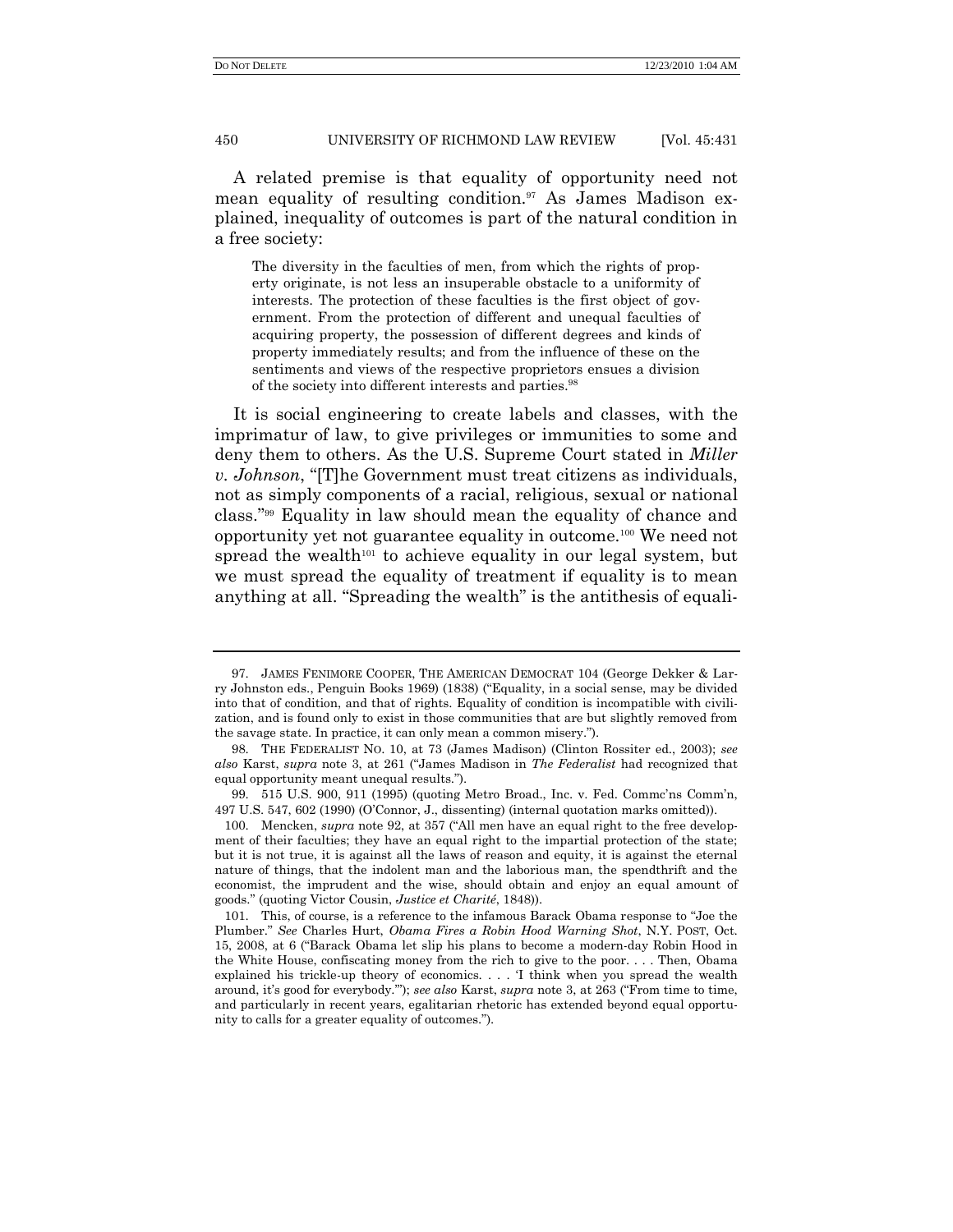ty as understood in a classical liberal theory of government.<sup>102</sup> In fact, some have recognized that it is our ethic for equality within this country that has contributed to a tradition against "level $ing.^{"103}$ 

Moreover, there is a profound risk of interference when the government dictates or hinders individual decisionmaking. The intervention of legal conscriptions on individual choices means that we are not equal—someone else has paternalistically decided something for us rather than allow for independent choice. Individualism is always eroded if all individuals—equally—are incapable of designing their personal plan. We must be cognizant that every interference with personal choice is an interference with equality.

We turn now from the individual liberty component of the antiinterference principle to the harm component. The antiinterference principle finds its second major grounding in the harm principle championed by John Stuart Mill in On Liberty.<sup>104</sup> Mill "assert[s] one very simple principle" that:

[T]he sole end for which mankind are warranted, individually or collectively, in interfering with the liberty of action of any of their number, is self-protection. That the only purpose for which power can be rightfully exercised over any member of a civilised community, against his will, is to prevent harm to others. His own good, either physical or moral, is not a sufficient warrant. He cannot rightfully be compelled to do or forbear because it will be better for him to do so, because it will make him happier, because, in the opinions of others, to do so would be wise, or even right. These are good reasons for remonstrating with him, or reasoning with him, or persuading him, or entreating him, but not for compelling him, or visiting him with any evil in case he do otherwise.<sup>105</sup>

<sup>102. &</sup>quot;[A]bsolute equality and complete conformity of legislative classifications are not constitutionally required." Rossie v. State, 395 N.W.2d 801, 807 (Wis. Ct. App. 1986).

<sup>103.</sup> Karst, *supra* note 3, at 261–63 ("What is remarkable is that this country has never been swept up by a political movement devoted to leveling. . . . Americans accept wide disparities in wealth and income, so long as the system remains open and people at the bottom of the economic scale are relieved from the kinds of deprivation that stigmatize or exclude them from participation in society." (footnotes omitted)).

<sup>104.</sup> JOHN STUART MILL, ON LIBERTY 10–11 (David Spitz ed., W.W. Norton & Co., Inc. 1975) (1859).

<sup>105</sup>*. Id*. (footnotes omitted).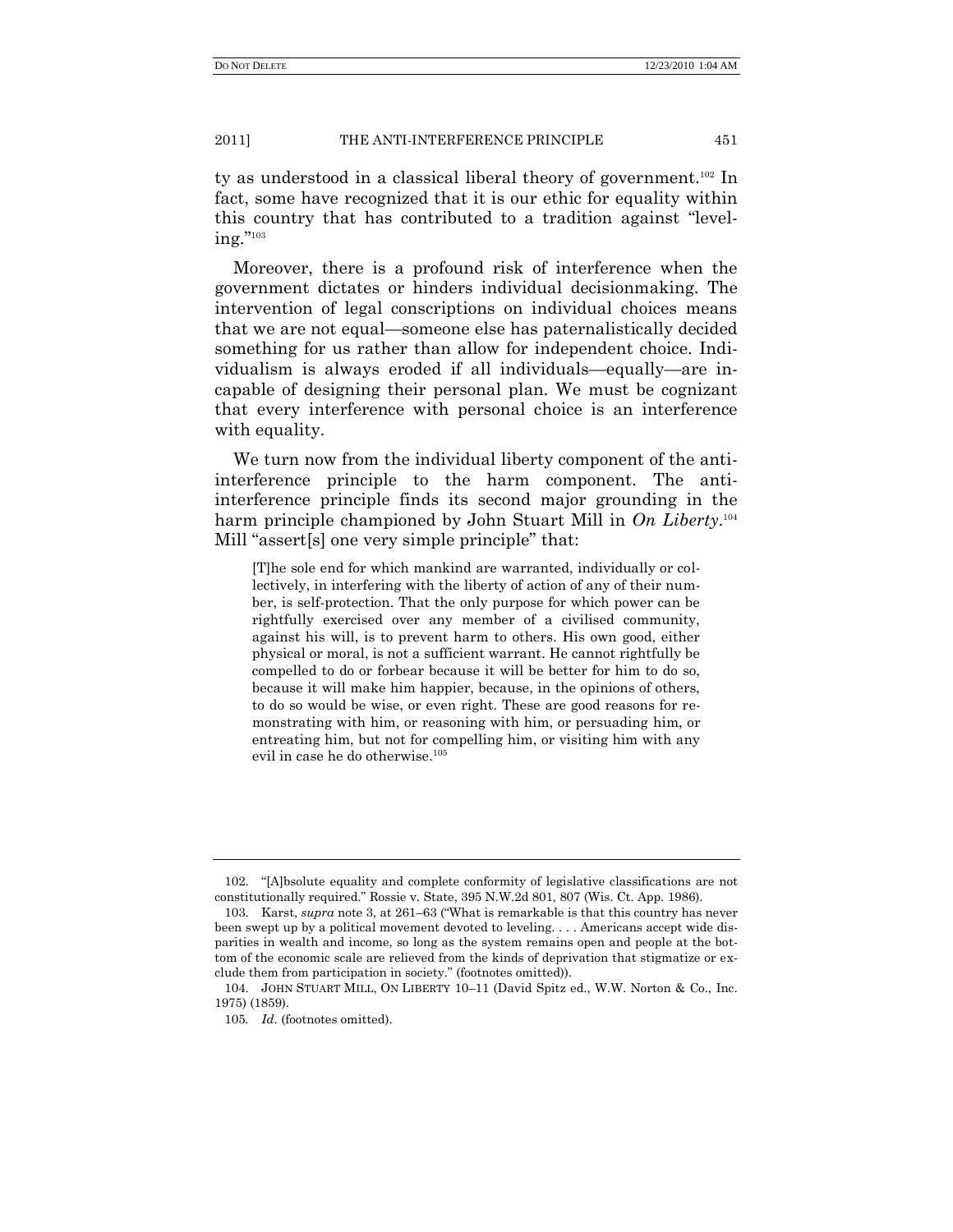Under the harm principle, governmental power is highly limite to the prevention of harm to others only.<sup>106</sup>

Mill's strategies for implementation of the harm principle are certainly open to criticism, which they have received from Epstein and others,<sup>107</sup> but his starting thesis is instructive here. No doubt devising strategies for the implementation of the antiinterference principle—a challenge not taken up in this essay would garner much critique as well.

If we accept Mill's view, then an anti-interference principle, for equality purposes, captures both the interference of the government with the equal enjoyment of freedoms of the governed and the interference of one man against another. Upon acceptance of the harm principle, it must follow first that government cannot limit the freedom of *some* to do that thing others enjoy the freedom to do, unless allowing those *some* an equal freedom would cause harm to others. Second, it must also follow that the government cannot compel *some* to do for others things to "equalize" their condition if that *some* did not directly cause the *harm* that is asserted to exist in the unequal conditions. And, of course, simply exercising one's own concerns may have accidental or indirect and incidental effects on others (particularly when it comes to the acquisition of finite and competitive goods or in other zero-sum situations, for example), but this is only consequence, not harm.

As to the first point above, a principle of anti-interference means that the government cannot intervene in the equal exploitation of freedoms unless the discriminatory intervention is based on a justifiable belief that those adversely treated will otherwise cause harm. And as to the second point above, the principle means that an individual shall be under an anti-interference obligation of his own vis-à-vis others to not cause any harm that would prevent those others from equal access to such freedoms; and that individual is to otherwise be free from the type of interference from the state that creates redistributive obligations or unequal constraints designed to benefit some others at his expense unless it can be proven that others were directly harmed by his actions and he was somehow unjustly enriched by his imposi-

<sup>106</sup>*. See* Richard A. Epstein, *The Harm Principle—And How It Grew*, 45 U. TORONTO L.J. 369, 371 (1995); *see also* Arthur Ripstein, *Beyond the Harm Principle*, 34 PHIL. & PUB. AFF. 215, 215 (2006).

<sup>107</sup>*. See* Epstein, *supra* note 106, at 370; Ripstein, *supra* note 106, at 215.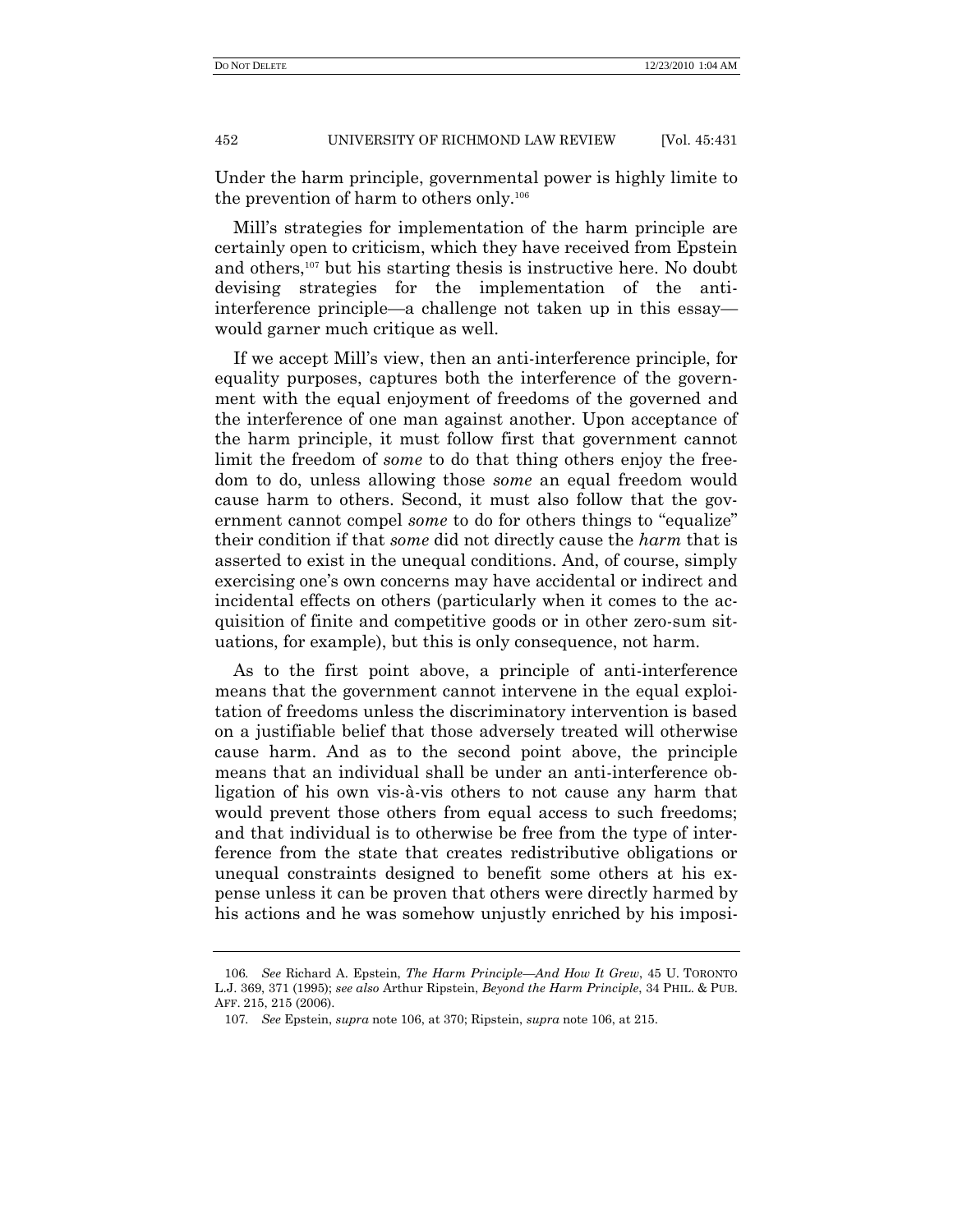tion of harms or externalization of the costs of his actions. And as each man stands in a reciprocal relationship with another, one man cannot ask that an innocent man be deprived of some liberty when he has done nothing to surrender his right to be left free of his neighbor's interference—i.e., where he has caused no harms that forfeit or relinquish his freedom from interference.

*Simply put, government interference or intervention is justified only when a person's actions cause harm. Differential treatment is justified only when those persons subject to it receive such treatment because the character of the difference is the cause of the harm for which a remedy is sought by the government's intervention and achieved by the inequality in treatment.*

The anti-interference bases for reaching these conclusions are not only grounded in the harm principle but also in the basic corollary understanding of externalities and the maxim of *sic utere tuo ut alienum non laedas*. <sup>108</sup> The U.S. Supreme Court has explained that ―[t]he doctrine that each one must so use his own as not to injure his neighbor—*sic utere tuo ut alienum non laedas* is the rule by which every member of society must possess and enjoy his property."<sup>109</sup> Stated differently, one may act as he wishes so long as he internalizes the costs of his actions, thereby respecting others by not imposing negative externalities. Indeed, the Court has explained as "the very essence of government" the social compact's authorization for "the establishment of laws requiring each citizen to so conduct himself, and so use his own property, as not unnecessarily to injure another, $\frac{m_{10}}{m}$  as expressed in this *sic utere* maxim. Related adages include "[y]our right to swing your arms ends just where the other man's nose begins,"<sup>111</sup> or alternatively, "[m]y property rights in my knife allow me to leave it where I will, but not in your chest."<sup>112</sup>

<sup>108.</sup> Translated as "[s]o use your own property as not to injure that of another." BALLENTINE'S LAW DICTIONARY 1178 (3d ed. 1969).

<sup>109.</sup> Munn v. Illinois, 94 U.S. 113, 145 (1876); *see also* Harold Demsetz, *Toward a Theory of Property Rights*, 57 AM. ECON. REV. 347, 348 (1967); Donald J. Kochan, *Runoff and Reality: Externalities, Economics, and Traceability Issues in Urban Runoff Regulation*, 9 CHAP. L. REV. 409, 419–21 (2006).

<sup>110</sup>*. Munn*, 94 U.S. at 124.

<sup>111.</sup> Zechariah Chafee, Jr., *Freedom of Speech in War Time*, 32 HARV. L. REV. 932, 957 (1919).

<sup>112.</sup> NOZICK, *supra* note 21, at 171 (internal quotation marks omitted).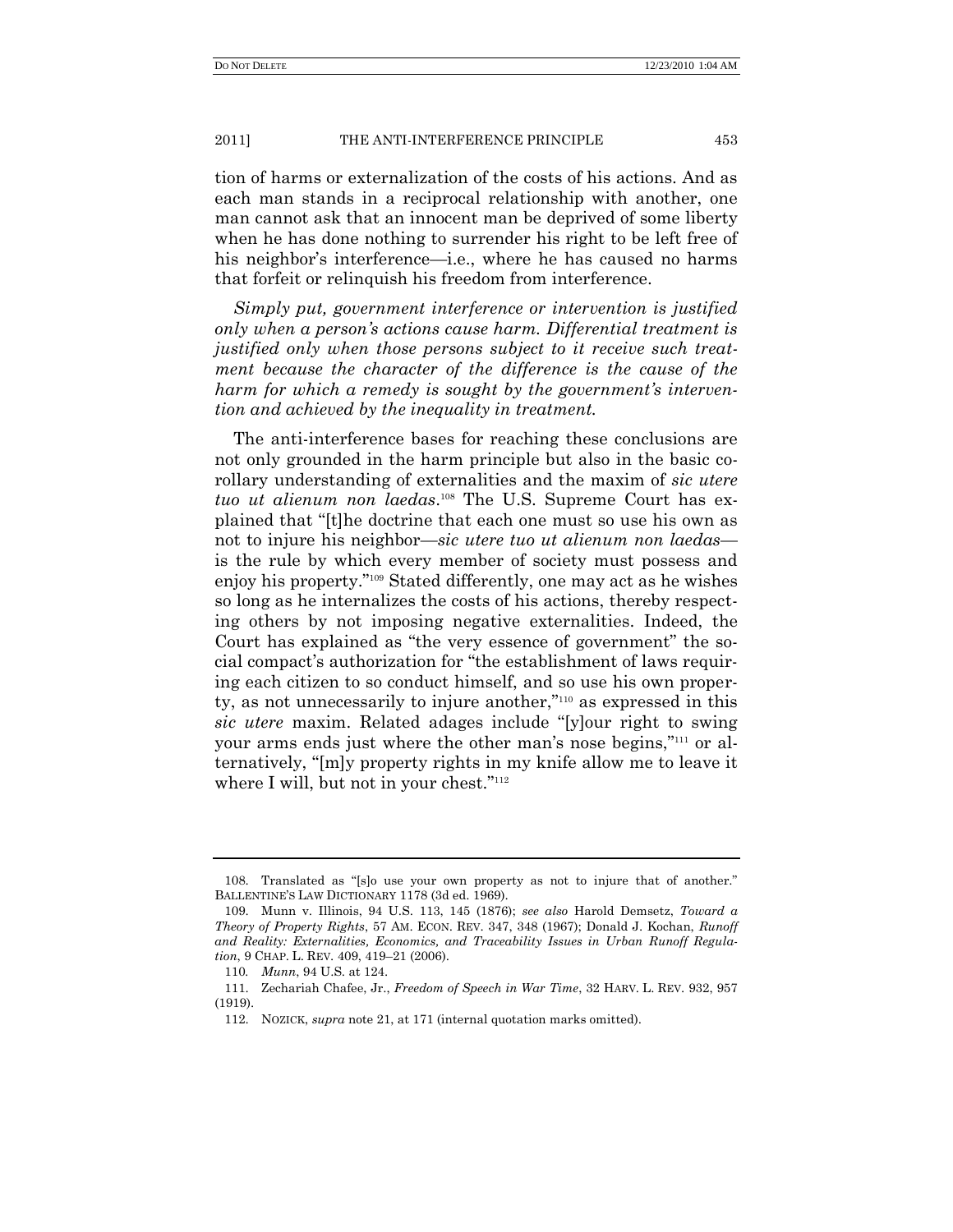Of course, the problem becomes how to define harm and what aggravating factors we might require even when a seemingly negative externality occurs so as to hold the perpetrator of the externality liable or responsible to the receptor. A problem arises in application of these maxims when we have too broad a definition of "harm" or "negative externalities." The next steps of course are determining what harm means, who gets to decide, and whether there can be a means or defense for a limited definition. Undoubtedly, the meaning of "negative" and the meaning of "harm" create implementation problems, and as Harcourt and others suggest, these terms can and have been used as a justification for an increased scope of claimed "legitimate" intervention.<sup>113</sup> The terms can be manipulated to become as mutable as the terms liberty, equality, public interest, or scores of other like terms. That is a legitimate critique of the anti-interference principle. The risk lies in people gathering "findings," attempting to fit regulations into categories of causation or harm. These standards make implementation of an anti-interference principle difficult. The definitions of these limiting terms inevitably will be susceptible to competing factions as such things always are.

This essay does not endeavor to propose a complete solution to that problem or to outline an implementation plan, other than to suggest that our standards regarding causation and traceability can and should act as a check on broad justifications based on the ―collective social harm‖ (by focusing on causation and traceability standards for particularized activities as a necessary predicate of proof of harm). Only an adherence to a strict definition of causation, harm, and traceability that would exclude avoidance of "collective impact" analysis or protection of "social fabric" type ends should be satisfactory.

Furthermore, only by distilling *unacceptable* negative externalities can we properly define legal rules. We must re-embrace the understanding that not just any injury or incidental negative effect constitutes a legal wrong that suffices to justify government intervention. Mill's harm principle incorporates the negative externality concept, and also cautions that the scope of things constituting harms (or, "actionable" negative externalities) must be

<sup>113.</sup> *See, e.g.*, Bernard E. Harcourt, *The Collapse of the Harm Principle*, 90 J. CRIM. L. & CRIMINOLOGY 109 (1999).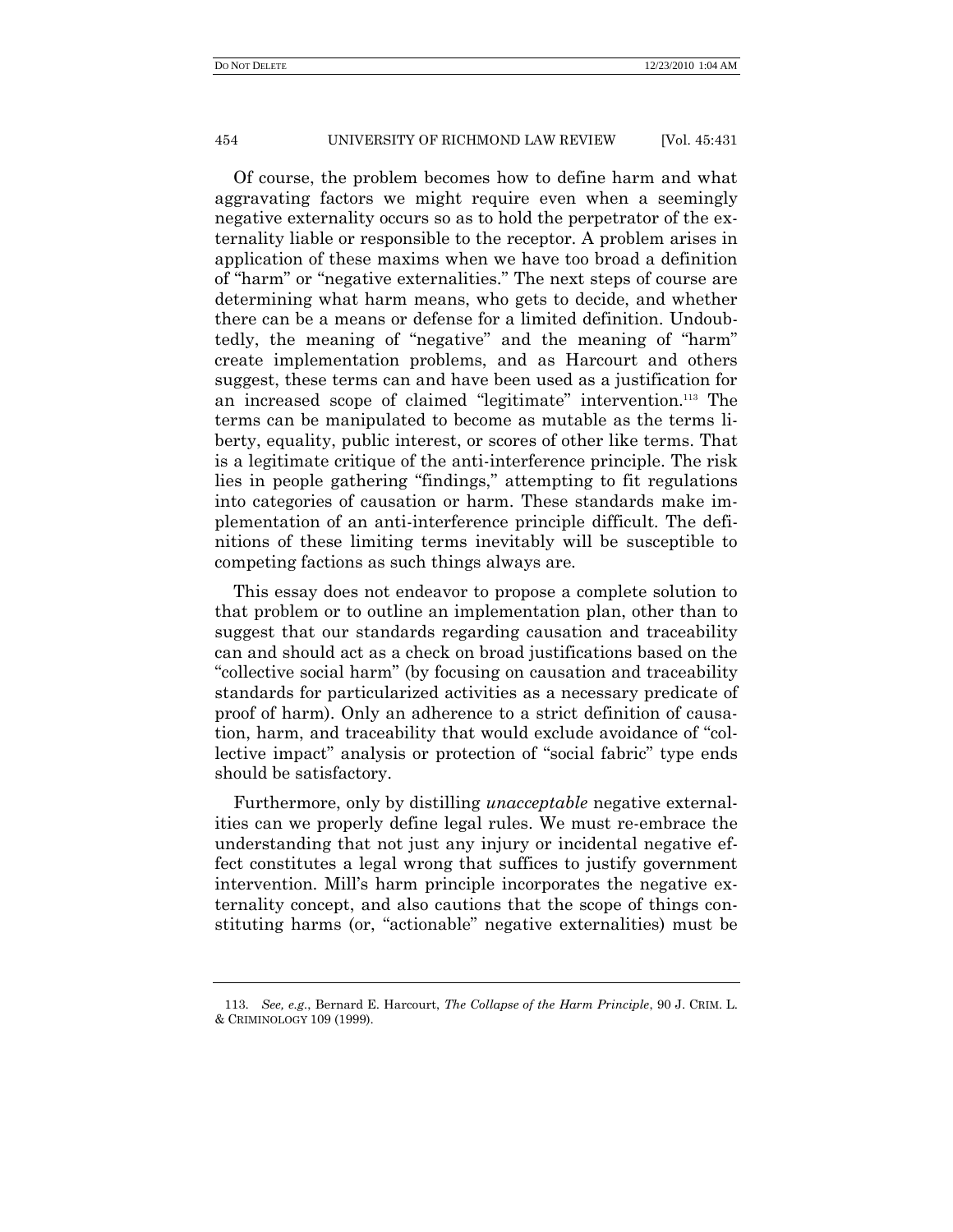limited to interference with another individual's reciprocal rights to his own liberty:

The maxims are, first, that the individual is not accountable to society for his actions, in so far as these concern the interests of no person but himself. Advice, instruction, persuasion, and avoidance by other people if thought necessary by them for their own good, are the only measures by which society can justifiably express its dislike or disapprobation of his conduct. Secondly, that for such actions as are prejudicial to the interests of others, the individual is accountable, and may be subjected either to social or to legal punishment, if society is of opinion that the one or the other is requisite for its protec- ${\rm tion.}^{114}$ 

Harm, in this sense, requires causation between the individual's action and a direct, traceable disruption to the reciprocal liberty of another to live his life with the same *sic utere*-based freedom. As Mill explained, dislike or even disgust of some, or conversely special like or reverence for others, are not justifiable reasons for the discriminatory interference with liberty and choice precisely because such discriminatory allocation of benefits or burdens is not based on the antecedent showing of actual, legal harm in its proper sense and meaning.

So, the most equalizing concept is non-interference—so long as one does not impose externalities on another he should not be constrained in his actions. And, it is this concept—combined with a reciprocal respect for it—that protects the true nature of equality. No one has more rights or privileges than another in the face of each other. And, no one has less either.

The anti-interference principle means let one live her life—so long as she harms no others—and do not otherwise place burdens on that life, living, profit, or pursuit of happiness. That is what we can learn from the *sic utere* maxim and the harm principle. Equality means making no distinctions, no differentiations—no interference unless the person is interfering with others and has "earned" the negative treatment. Unless one does harm, he is entitled to equal opportunity to the privileges and immunities of citizenship that all should share. And to the extent the government chooses to impose burdens, as it is want to do, the burdens should be equal.

<sup>114.</sup> MILL, *supra* note 104, at 87.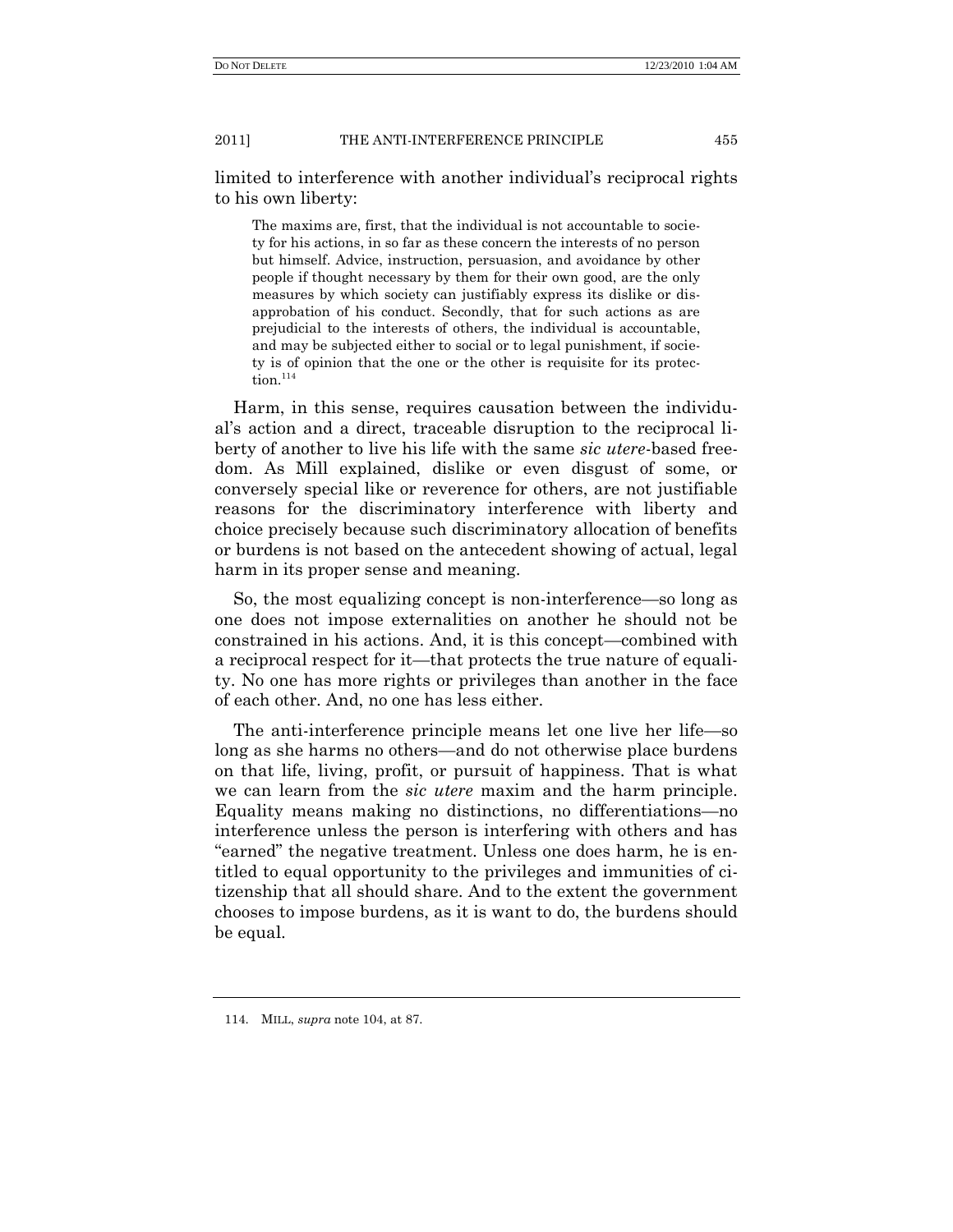This brings us to an equalizing factor in the anti-interference principle. Along the way in this discussion, one may have questioned whether there is a distinction between equal economic treatment and equal "civil" treatment. There is not. The antiinterference principle can and should be applied neutrally and equally without regard to whether the issue is considered economic, social, or civil. Differential treatment through progressive taxation, for example, *is* differential treatment based not on harm but on mere differences in wealth. Differential treatment based on race or gender—in any direction (whether in directly excluding certain persons or directly preferring others)—*is* differential treatment based not on harm but on pigment or chromosomes. Differential treatment giving some welfare—in any direction (whether it be for the poor or involve corporate subsidies, bailouts, or the like)—is differential treatment based not on harm but on a mere social preference for one over another. Creating an institution like marriage yet excluding segments of the population from accessing the institution and all the benefits (and burdens) available in it *is* differential treatment not based on a preference to avoid harm, or precluding someone from a benefit because they have done something legally wrong, but instead based on some artificial classification based on a preference of giving more to some over others.

Obviously, the advocates in some of these philosophical camps—economic rights view versus social rights view—seldom mix. Yet, the anti-interference principle is a neutral doctrine that should align all of these normally divergent interests. A principled stance on equality requires a consistent approach. Equality is equality, regardless of the metric applied. The *fact of* one's race, gender, sexuality, wealth, and like conditions is not a harm. And, if the *fact of* one's condition is not a harm, that *fact* cannot be used as the basis for differential treatment—by impediment or propellant alike.

Only facts of traceable harm, with proof of causation, can overcome the presumption against interference with an individual's liberty that should be applied to test the legitimacy of governmental action. Do not interfere with one's life unless he is truly interfering with others. Do not constrain or handcuff one's freedom unless it truly interferes with another's life or freedom. In the end, principle should supersede special interests or societal commands, and the law should be crafted to protect a person's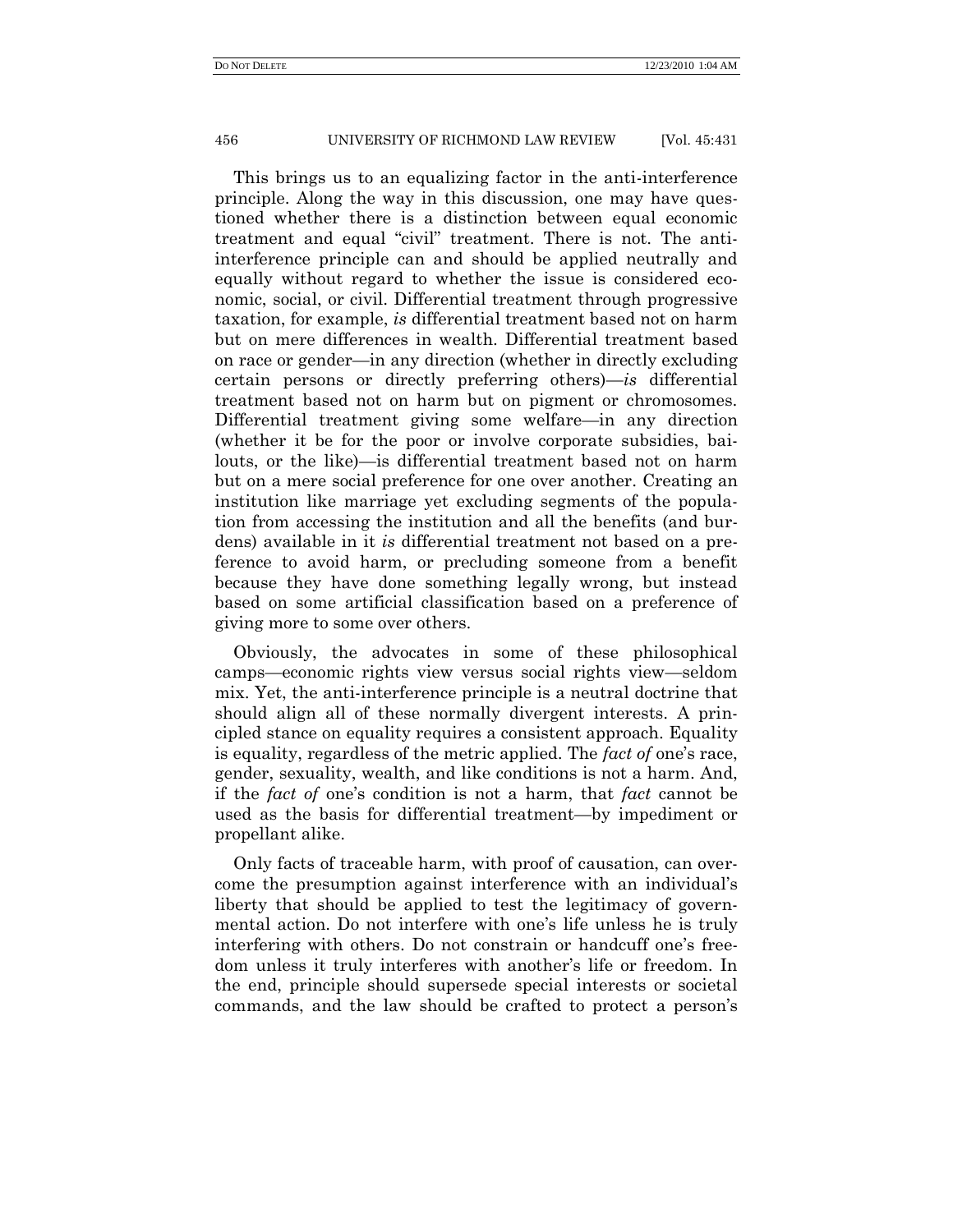natural equality.<sup>115</sup> There is no duty to rescue and no duty to others one does not negatively affect. Imposing affirmative obligations without proving negative externalities, and doing so selectively, is interference with individual freedoms, privileges, and immunities—just like telling the passing firefighters in *Ricci* that they would not be promoted simply because others failed. By passing the test, they did not *impose* negative externalities on others.

Although not posited as a rationale by either the court in *Perry* or the Court in *Ricci*, both results would have been justified in their result under an application of the principle of antiinterference. By advancing one's own interest in succeeding in a job competition or entering into a consensual two-party relationship, those persons are not harming another. Incidental effects not rising to the level of legal wrongs—defined as the infringement of the reciprocal liberty of others—cannot overcome the presumption against interference. With these examples in mind, I hope that ongoing debates on equality will also be informed by the premises that underlie the anti-interference principle. There at least should be a discussion on equality that includes not just race, sex, sexual orientation, or class, but also every form of differential law and policymaking, including things like income discrimination and resource redistribution. Even if not constitutionally mandated, the anti-interference principle is sound guidance for judging the appropriateness of governmental intervention and the inherent limits of state power in the larger context of the jurisprudential debate.<sup>116</sup>

The anti-interference principle could provide a unifying, consistent, and neutral approach. With its application, one would reach the same results achieved in *Brown*, *Loving*, *Perry*, *Ricci*, and other cases that have invalidated governmental action on equal protection grounds. I contend that anti-interference is really what is, or should be, at the heart of the review in these cases where the bases for state action in creating separate or discriminatory standards or engaging in discriminatory treatment are scruti-

<sup>115.</sup> *See* Mencken, *supra* note 92, at 357 ("So far as the natural law is concerned, all men are equal." (quoting Domitius Ulpianus, *Liber singularis regularum*, c.220)); *id.* ("All men have equal rights to liberty, to their property and to the protection of the laws." (quoting Voltaire, *Essai sur les mœurs*, 1754)).

<sup>116</sup>*. Cf.* RANDY E. BARNETT, RESTORING THE LOST CONSTITUTION: THE PRESUMPTION OF LIBERTY 213 (2004).